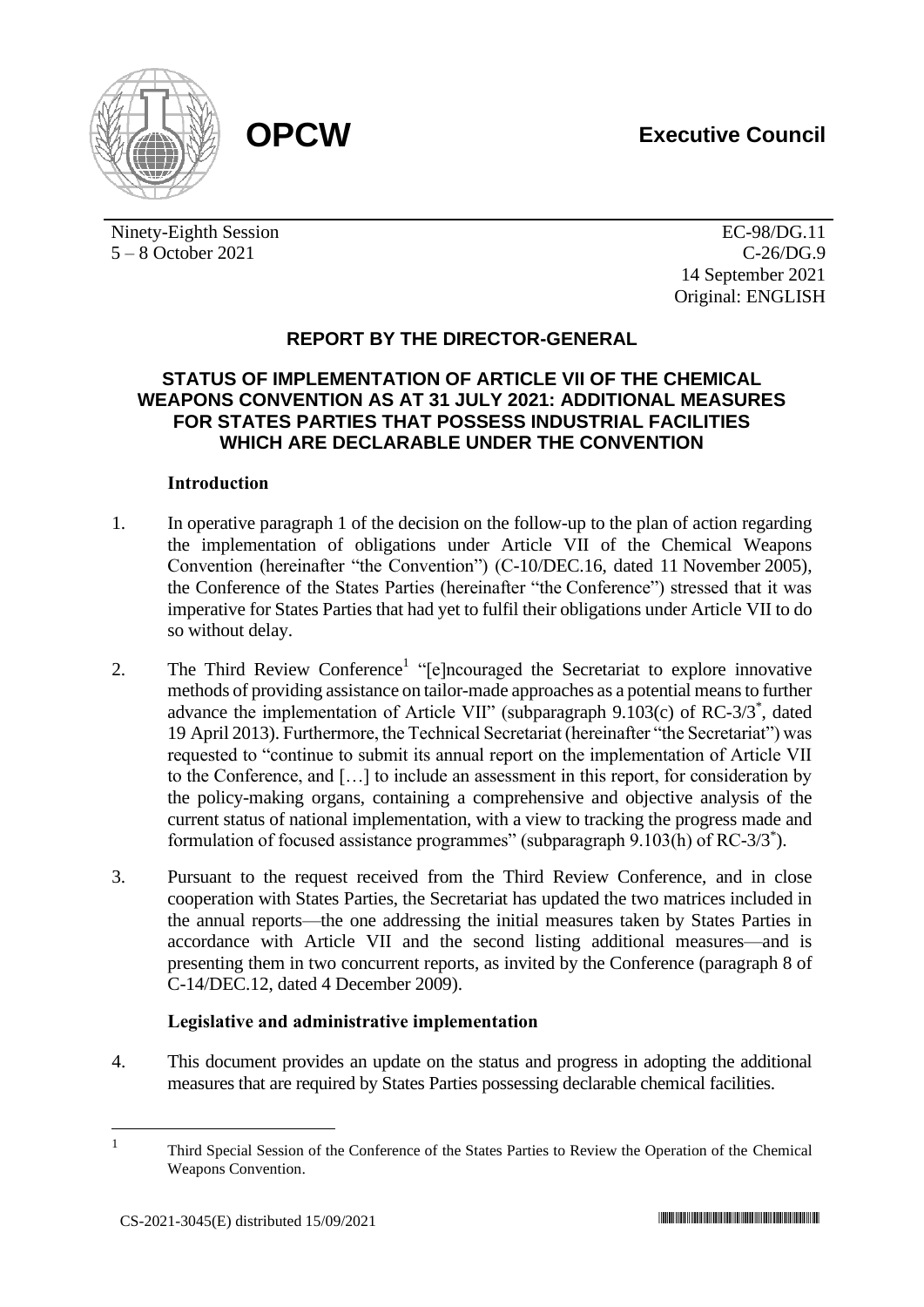EC-98/DG.11 C-26/DG.9 page 2

5. The information is based on the responses received from States Parties to the note verbale sent by the Secretariat on 8 March 2021 requesting them to provide updates on the status of implementation of Article VII and to fill in the matrices attached to the note verbale. As at the cut-off date of the current report (31 July 2021), 105 States Parties had replied to the note verbale (Table 1).

| Albania                      | Algeria                          | Andorra                         |
|------------------------------|----------------------------------|---------------------------------|
| Antigua and Barbuda          | Argentina                        | Armenia                         |
| Australia                    | Austria                          | Bahrain                         |
| Bangladesh                   | <b>Belarus</b>                   | Belgium                         |
| <b>Bhutan</b>                | Bolivia (Plurinational State of) | Bosnia and Herzegovina          |
| <b>Brazil</b>                | Bulgaria                         | <b>Burkina Faso</b>             |
| <b>Burundi</b>               | Canada                           | Chile                           |
| China                        | Colombia                         | Costa Rica                      |
| Croatia                      | Cuba                             | Czech Republic                  |
| Denmark                      | Dominica                         | Dominican Republic              |
| Ecuador                      | El Salvador                      | Estonia                         |
| Ethiopia                     | Finland                          | France                          |
| Georgia                      | Germany                          | Greece                          |
| Guatemala                    | Guyana                           | <b>Holy See</b>                 |
| Honduras                     | Hungary                          | Iceland                         |
| India                        | Iran (Islamic Republic of)       | Iraq                            |
| Ireland                      | Italy                            | Japan                           |
| Kenya                        | Lao People's Democratic Republic | Latvia                          |
| Liechtenstein                | Lithuania                        | Luxembourg                      |
| Madagascar                   | Malaysia                         | <b>Maldives</b>                 |
| Mali                         | Mauritania                       | Mexico                          |
| Mongolia                     | Montenegro                       | Morocco                         |
| Netherlands                  | New Zealand                      | Nicaragua                       |
| Nigeria                      | Norway                           | Pakistan                        |
| Panama                       | Peru                             | Philippines                     |
| Poland                       | Portugal                         | Qatar                           |
| Republic of Korea            | Republic of Moldova              | Romania                         |
| <b>Russian Federation</b>    | Saint Kitts and Nevis            | Samoa                           |
| Saudi Arabia                 | Serbia                           | Seychelles                      |
| Singapore                    | Slovakia                         | South Africa                    |
| Spain                        | Sri Lanka                        | Sudan                           |
| Sweden                       | Switzerland                      | Thailand                        |
| Turkey                       | Uganda                           | <b>United Arab Emirates</b>     |
| United Kingdom of Great      | United Republic of Tanzania      | <b>United States of America</b> |
| Britain and Northern Ireland |                                  |                                 |
| Uruguay                      | Uzbekistan                       | Venezuela (Bolivarian           |
|                              |                                  | Republic of)                    |

### **TABLE 1: STATES PARTIES THAT SUBMITTED RESPONSES TO THE SECRETARIAT**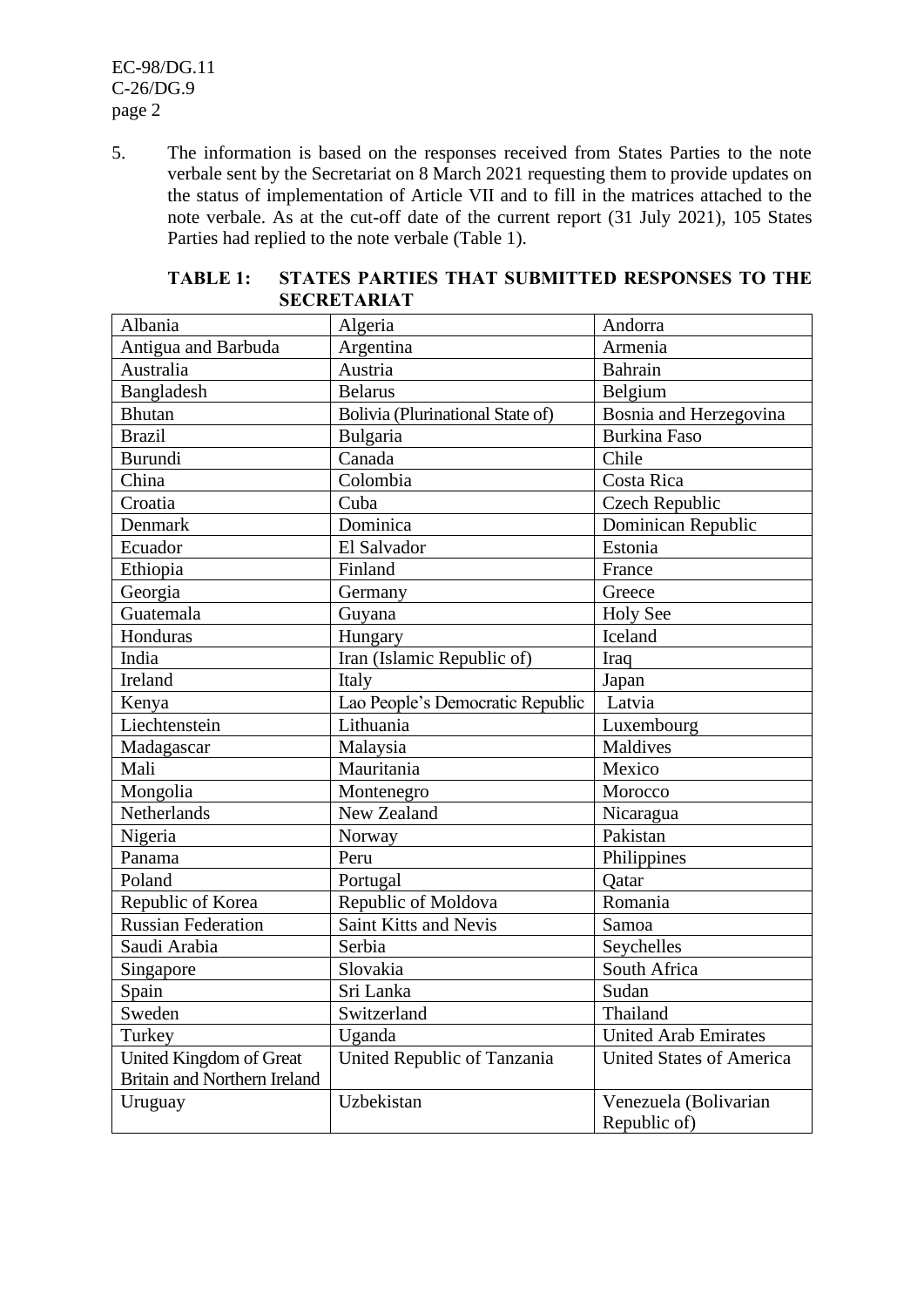6. The global status, as at 31 July 2021, of the relevant elements of legislative and administrative implementation is reflected in the tables below.

### **TABLE 2: OVERVIEW OF THE LEGISLATIVE IMPLEMENTATION OF THE CONVENTION**

| Article VII(5) submission received       | 172 (89%)           |
|------------------------------------------|---------------------|
| Legislation covers initial measures      | $118(61\%)$ in full |
|                                          | $40(21\%)$ in part  |
| Legislation covers additional measures   | 103(53%)            |
| <b>Text of adopted measures provided</b> | 154 (80%)           |

### **TABLE 3: STATUS OF ELEMENTS OF LEGISLATIVE AND ADMINISTRATIVE IMPLEMENTATION UNDER THE PURVIEW OF THE PRESENT REPORT (AS AT 31 JULY 2021)**

| <b>Indicators</b>                                            | <b>Number and Percentage of States Parties</b>      |
|--------------------------------------------------------------|-----------------------------------------------------|
|                                                              | <b>Having Implemented the Measure</b>               |
|                                                              | <b>Control Regime (Including Penalties)</b>         |
| Initial<br>declarations<br>relevant<br>for                   | 164 (85%) in full                                   |
| industrial facilities                                        | $7(4%)$ in part                                     |
| Licensing of Schedule 1 chemical                             | 106 (55%) in full                                   |
| production facilities                                        | $5(3%)$ in part                                     |
| Reporting on<br>Schedule 1                                   | 114 (59%) in full                                   |
| production                                                   | $12(6%)$ in part                                    |
| (including reporting)<br>Schedule 2                          | 113 (59%) in full                                   |
| on processing and                                            | 13 (7%) in part                                     |
| consumption<br>for<br>Schedule 3                             | 113 (59%) in full                                   |
| Schedule 2)                                                  | 13 (7%) in part                                     |
| Declaration regime for other chemical                        | 112 (58%) in full                                   |
| production facilities (OCPFs)                                | $15(8\%)$ in part                                   |
|                                                              | <b>Verification Regime (Including Penalties)</b>    |
| Access to facilities and other inspection                    | 111 $(58%)$ in full                                 |
| powers                                                       | 11 $(6%)$ in part                                   |
| On-site support from operators and staff                     | 111 (58%) in full                                   |
|                                                              | $10(5\%)$ in part                                   |
|                                                              | <b>Confidentiality Regime (Including Penalties)</b> |
| Provisions ensuring the protection of $  118 (61\%)$ in full |                                                     |
| confidential information                                     | $6(3%)$ in part                                     |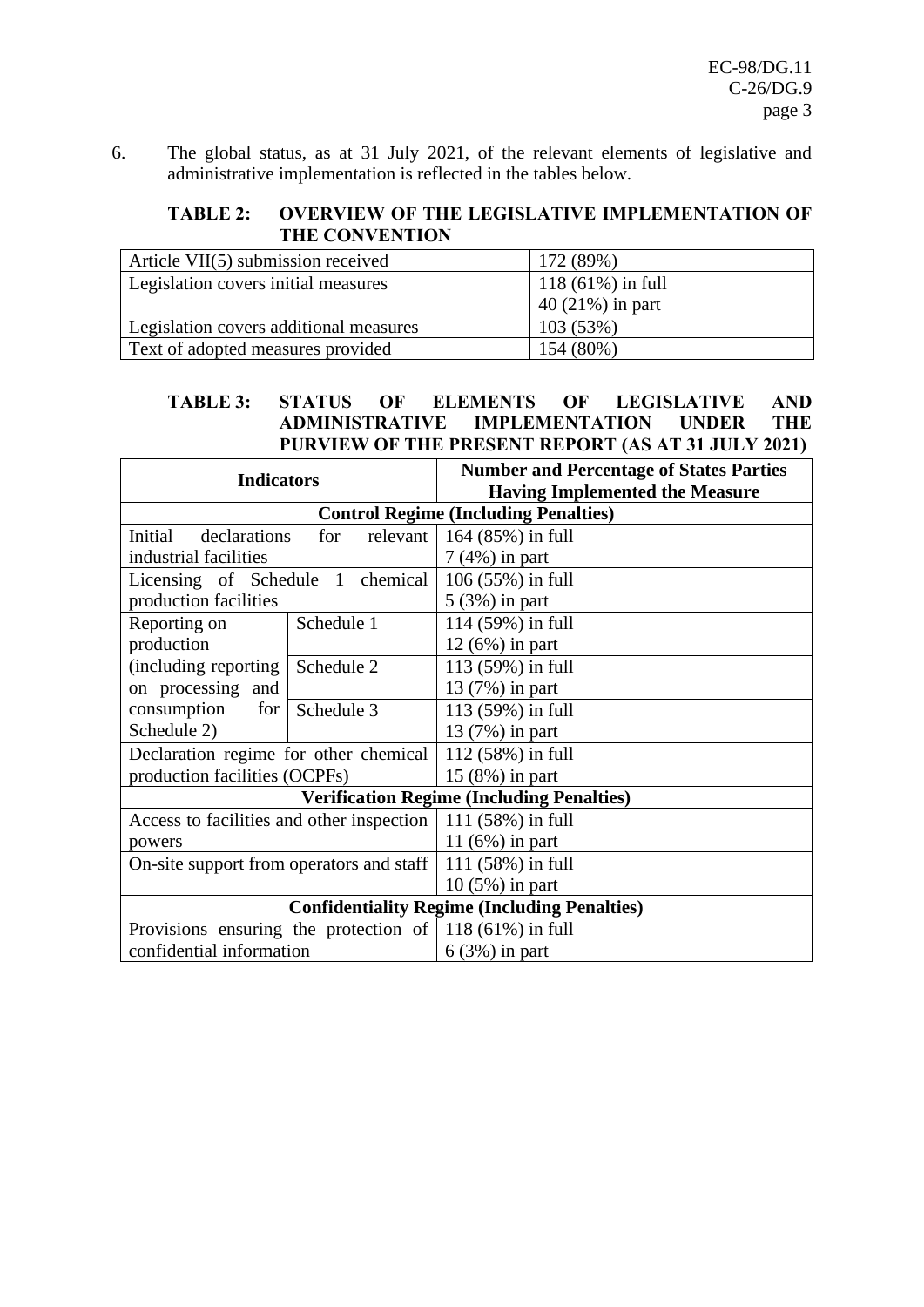### **TABLE 4: EXPLANATION OF COLUMN HEADINGS IN THE TABLES CONTAINED IN THE ANNEX TO THIS REPORT**

| <b>Heading</b>                                                                                             |                                                                                                                                                                                                                                                                                                                                   | <b>Explanation</b>                                                                                                                                                                                                                                                                                                                          |                                                                                                                                                                                                                                                                                                            |
|------------------------------------------------------------------------------------------------------------|-----------------------------------------------------------------------------------------------------------------------------------------------------------------------------------------------------------------------------------------------------------------------------------------------------------------------------------|---------------------------------------------------------------------------------------------------------------------------------------------------------------------------------------------------------------------------------------------------------------------------------------------------------------------------------------------|------------------------------------------------------------------------------------------------------------------------------------------------------------------------------------------------------------------------------------------------------------------------------------------------------------|
|                                                                                                            | <b>Control Regime (Including Penalties)</b>                                                                                                                                                                                                                                                                                       |                                                                                                                                                                                                                                                                                                                                             |                                                                                                                                                                                                                                                                                                            |
| Initial declarations<br>for relevant industrial<br>facilities                                              | "X" indicates that the national legislation/regulations ensure that the<br>State Party is in a position to provide all information required for the<br>initial declarations required under Article VI of the Convention.                                                                                                          |                                                                                                                                                                                                                                                                                                                                             |                                                                                                                                                                                                                                                                                                            |
|                                                                                                            | <b>Schedule 1</b>                                                                                                                                                                                                                                                                                                                 | <b>Schedule 2</b>                                                                                                                                                                                                                                                                                                                           | <b>Schedule 3</b>                                                                                                                                                                                                                                                                                          |
| Licensing of<br>Schedule 1 chemical<br>production facilities                                               | "X" indicates that the<br>legislative/<br>administrative<br>measures establish<br>licensing in line with<br>paragraphs 8, 9, 10,<br>and 11 of Part VI of<br>the Verification<br>Annex to the<br>Convention<br>(hereinafter "the<br>Verification Annex").                                                                          |                                                                                                                                                                                                                                                                                                                                             |                                                                                                                                                                                                                                                                                                            |
| Reporting on<br>production (including)<br>reporting on<br>processing and<br>consumption for<br>Schedule 2) | "X" indicates that the<br>national legislation/<br>regulations ensure<br>that the State Party is<br>in a position to fulfil<br>the reporting<br>requirements<br>concerning production<br>of Schedule 1<br>chemicals, as required<br>under section D of<br>Part VI of the<br>Verification Annex.                                   | "X" indicates that<br>the national<br>legislation/<br>regulations ensure<br>that the State Party<br>is in a position to<br>fulfil the reporting<br>requirements<br>concerning<br>production,<br>processing and<br>consumption of<br>Schedule 2<br>chemicals, as<br>required under<br>section A of Part VII<br>of the Verification<br>Annex. | "X" indicates that<br>the national<br>legislation/<br>regulations ensure<br>that the State Party<br>is in a position to<br>fulfil the reporting<br>requirements<br>concerning<br>production of<br>Schedule 3<br>chemicals, as<br>required under<br>section A of<br>Part VIII of the<br>Verification Annex. |
| Declaration regime<br>for OCPFs                                                                            | "X" indicates that the national legislation/regulations ensure that<br>the State Party is in a position to provide all information required<br>for the declaration, pursuant to paragraph 1 of Part IX of the<br>Verification Annex and any update of that information (see<br>paragraph 3 of Part IX of the Verification Annex). |                                                                                                                                                                                                                                                                                                                                             |                                                                                                                                                                                                                                                                                                            |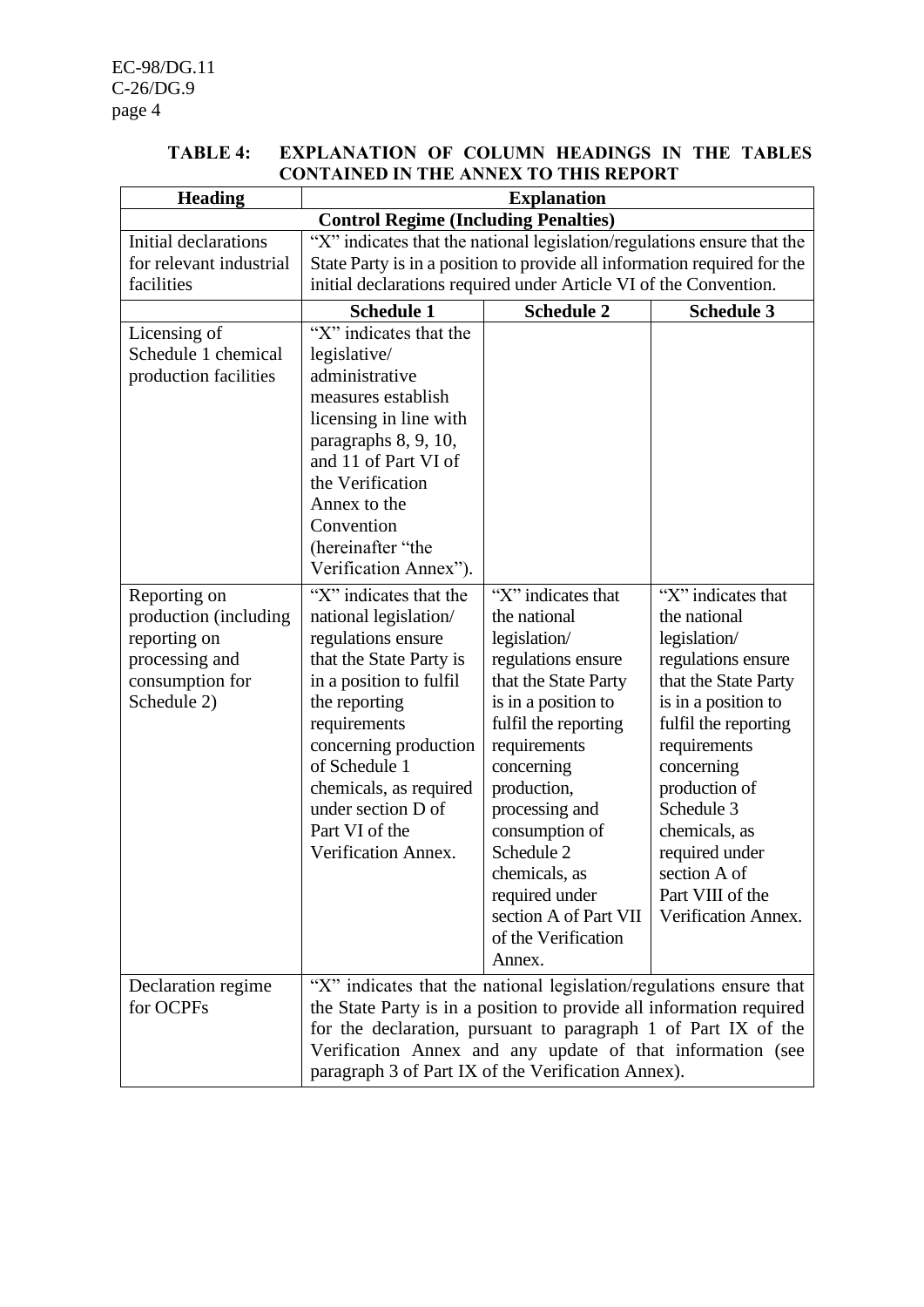| <b>Heading</b>       | <b>Explanation</b>                                                    |
|----------------------|-----------------------------------------------------------------------|
|                      | <b>Verification Regime (Including Penalties)</b>                      |
| Access to facilities | "X" indicates that the national legislation/regulations ensure that   |
| and other inspection | the State Party is in a position to warrant OPCW inspectors' access   |
| powers               | to the relevant facilities during the execution of inspection         |
|                      | activities (including challenge inspections), pursuant to the         |
|                      | relevant provisions of the Convention.                                |
| On-site support from | "X" indicates that the national legislation/regulations ensure that   |
| operators and staff  | the State Party is in a position to ensure support from operators and |
|                      | staff of relevant facilities during the execution of inspection       |
|                      | activities by the Organisation.                                       |
|                      | <b>Confidentiality Regime (Including Penalties)</b>                   |
| Provisions ensuring  | "X" indicates that the national legislation/regulations ensure the    |
| the protection of    | protection of confidentiality, pursuant to the relevant provisions of |
| confidential         | the Convention.                                                       |
| information          |                                                                       |

Note: " $(X)$ ", that is, X in brackets, for any of the above indicators means that the measure has been partially implemented.

Please note that the prohibition of certain activities can also be imposed by legal measures other than direct prohibitions. For example, when a licensing regime in a State Party ensures that no natural or legal person will be permitted to carry out an activity that is prohibited to States Parties under the Convention, then the column for the prohibition will be checked with the indication "X".

Annex (English only):

Status of Implementation of Additional Measures for States Parties That Possess Industrial Facilities Which Are Declarable Under the Convention as at 31 July 2021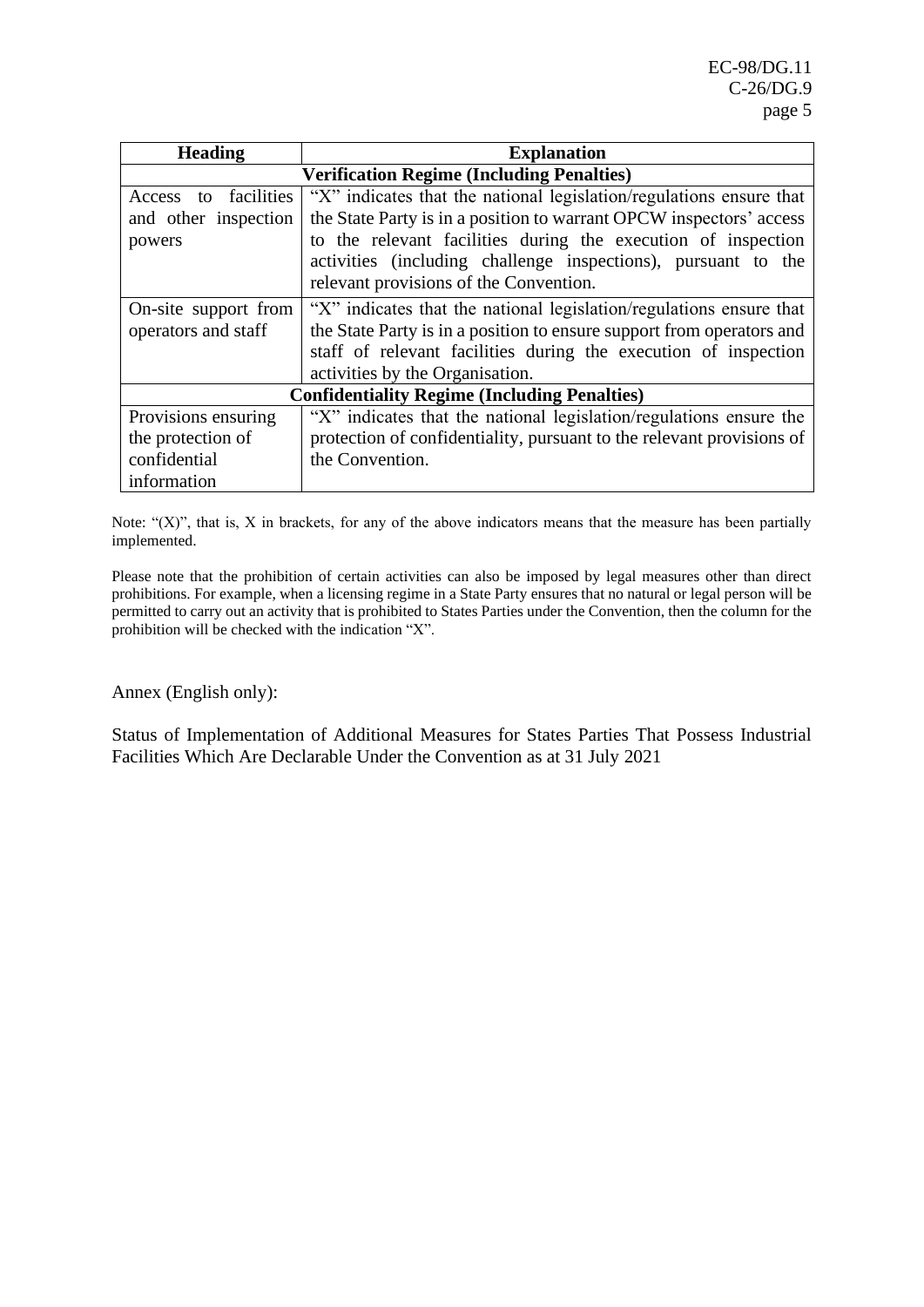# STATUS OF IMPLEMENTATION OF ADDITIONAL MEASURES FOR STATES PARTIES<br>THAT POSSESS INDUSTRIAL FACILITIES WHICH ARE DECLARABLE UNDER THE CONVENTION **THAT POSSESS INDUSTRIAL FACILITIES WHICH ARE DECLARABLE UNDER THE CONVENTION STATUS OF IMPLEMENTATION OF ADDITIONAL MEASURES FOR STATES PARTIES** AS AT 31 JULY 2021 **AS AT 31 JULY 2021**

**Annex**

|                                                        | Article XI(2)(e)<br>Confirmation<br>Regarding<br>Review                                             |                                                                                                                         |             | ×                        | ×                 |         |        |                     | X         | X        | $\mathsf{X}$ | ×              | ×          |                  | X            | ×          |                 |
|--------------------------------------------------------|-----------------------------------------------------------------------------------------------------|-------------------------------------------------------------------------------------------------------------------------|-------------|--------------------------|-------------------|---------|--------|---------------------|-----------|----------|--------------|----------------|------------|------------------|--------------|------------|-----------------|
| <b>Confidentiality Regime</b><br>(Including Penalties) | <b>Provisions Ensuring</b><br>the Protection of<br>Confidential<br>Information                      |                                                                                                                         |             | ×                        | X                 | ×       |        |                     | X         | X        | X            | ×              | X          |                  | X            | ×          |                 |
|                                                        | Support<br>On-Site                                                                                  |                                                                                                                         |             | ×                        | ×                 |         |        |                     | X         | X        | X            | ×              | X          |                  | $\mathsf{X}$ | ×          |                 |
| Verification Regime<br>(Including Penalties)           | Access to<br>Facilities                                                                             |                                                                                                                         |             | ×                        | ×                 | ×       |        |                     | X         | ×        | X            | ×              | X          |                  | X            | ×          |                 |
|                                                        | Declaration<br>Regime for<br><b>OCPFs</b>                                                           |                                                                                                                         |             | ×                        | ×                 |         |        |                     | X         | ×        | ×            | ×              | ×          |                  | ×            | ×          |                 |
|                                                        |                                                                                                     | $\boldsymbol{\mathfrak{g}}$ ə $\boldsymbol{\mathfrak{g}}$ ə $\boldsymbol{\mathfrak{g}}$ ə $\boldsymbol{\mathfrak{g}}$   |             | X                        | X                 |         |        | X                   | X         | X        | X            | ×              | X          |                  | X            | X          |                 |
|                                                        | <b>Consumption for</b><br>Processing and<br>Reporting on<br>Schedule 2)<br>Production<br>(Including | $z$ ə $np$ əyə $s$                                                                                                      |             | X                        | ×                 |         |        | X                   | ×         | ×        | X            | ×              | ×          |                  | X            | ×          |                 |
| ie (Including Penalties)                               |                                                                                                     | L əlubədə2                                                                                                              |             | X                        | X                 |         |        | X                   | X         | $\times$ | $\times$     | X              | X          |                  | X            | X          |                 |
|                                                        |                                                                                                     | $\boldsymbol{\mathfrak{e}}$ ə $\boldsymbol{\mathfrak{p}}$ ə $\boldsymbol{\mathfrak{p}}$ əyə $\boldsymbol{\mathfrak{p}}$ |             |                          |                   |         |        |                     |           |          |              |                |            |                  |              |            |                 |
| <b>Control Regim</b>                                   | Licensing of<br>Production<br>Schedule 1<br>Facilities                                              | $z$ ə $p$ pəq $p$                                                                                                       |             |                          |                   |         |        |                     |           |          |              |                |            |                  |              |            |                 |
|                                                        |                                                                                                     | Schedule 1                                                                                                              |             | X                        | X                 |         |        |                     | X         | $\times$ | $\times$     | ×              | X          |                  | X            | X          |                 |
|                                                        | Initial                                                                                             | Declarations                                                                                                            | ×           | ×                        | ×                 |         | X      |                     | X         | X        | X            | ×              | ×          | ×                | X            |            |                 |
|                                                        | <b>State Party</b>                                                                                  |                                                                                                                         | Afghanistan | Albania                  | Algeria           | Andorra | Angola | Antigua and Barbuda | Argentina | Armenia  | Australia    | Austria        | Azerbaijan | <b>Bahamas</b>   | Bahrain      | Bangladesh | <b>Barbados</b> |
|                                                        |                                                                                                     |                                                                                                                         |             | $\overline{\mathcal{C}}$ | $\dot{\tilde{3}}$ | 4.      | 5.     | Ö                   | 7.        | $\infty$ | c,           | $\overline{a}$ | $\exists$  | $\overline{2}$ . | 13.          | $\vec{4}$  | 15.             |

### EC-98/DG.11 C-26/DG.9 Annex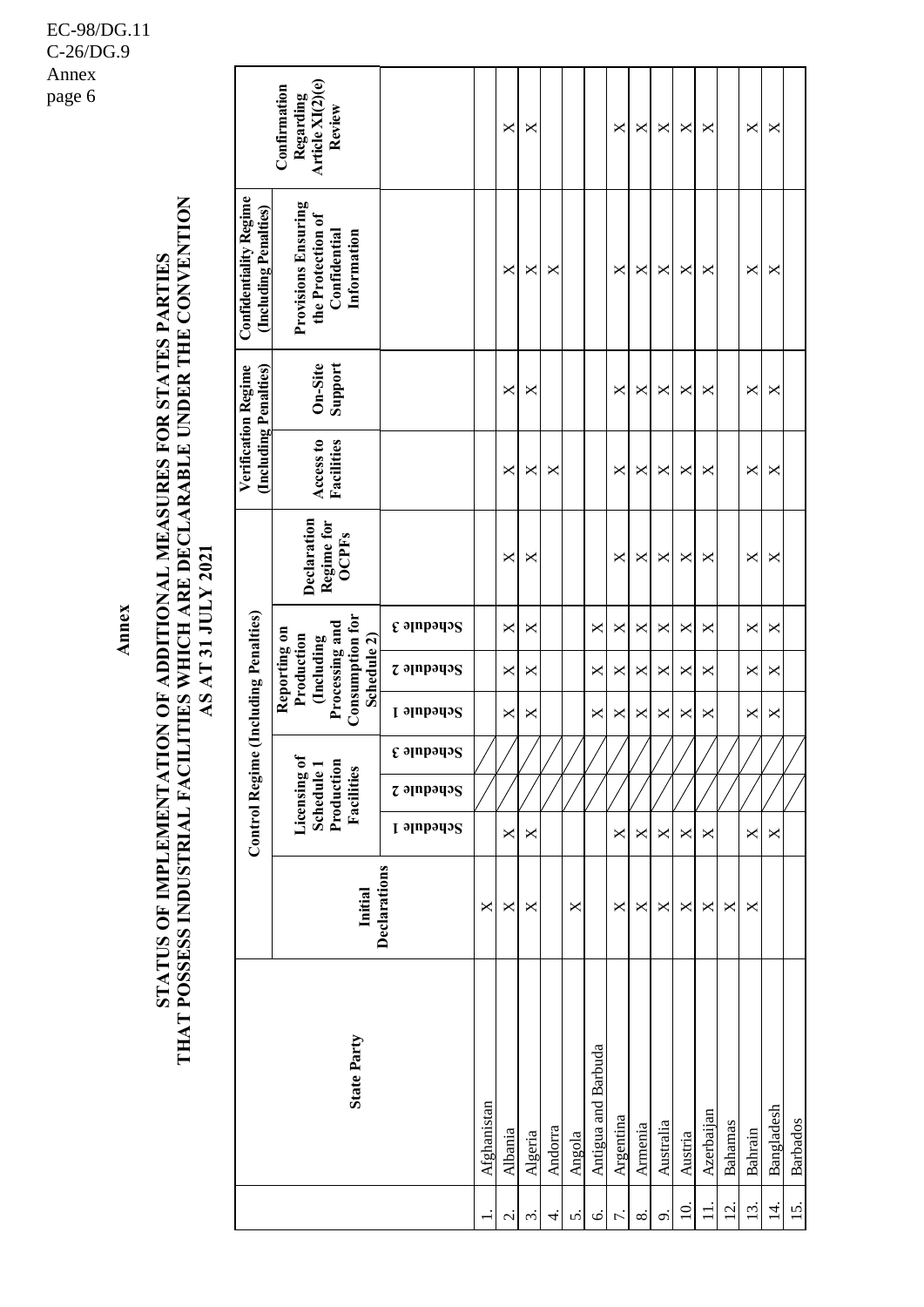|                   |                                  |              | <b>Control Regim</b> |                                                        |                               | e (Including Penalties) |                                                                                 |                                                                 |                                           | (Including Penalties)   | Verification Regime | <b>Confidentiality Regime</b><br>(Including Penalties)                         |                                                         |
|-------------------|----------------------------------|--------------|----------------------|--------------------------------------------------------|-------------------------------|-------------------------|---------------------------------------------------------------------------------|-----------------------------------------------------------------|-------------------------------------------|-------------------------|---------------------|--------------------------------------------------------------------------------|---------------------------------------------------------|
|                   | <b>State Party</b>               | Initial      |                      | Licensing of<br>Schedule 1<br>Production<br>Facilities |                               | Consumption for         | Processing and<br>Reporting on<br>Production<br>Schedule 2)<br><b>Including</b> |                                                                 | Declaration<br>Regime for<br><b>OCPFs</b> | Access to<br>Facilities | Support<br>On-Site  | <b>Provisions Ensuring</b><br>the Protection of<br>Confidential<br>Information | Article XI(2)(e)<br>Confirmation<br>Regarding<br>Review |
|                   |                                  | Declarations | Schedule 1           | <b><i>z</i></b> əlubədə2                               | $\epsilon$ alubado $\epsilon$ | <b>Schedule 1</b>       | $z$ ə $p$ əpə $q$ ə $S$                                                         | $\mathfrak e$ ə $\mathfrak p$ npə $\mathfrak q$ ə $\mathfrak S$ |                                           |                         |                     |                                                                                |                                                         |
| 16.               | <b>Belarus</b>                   | ×            | ×                    |                                                        |                               | ×                       | ×                                                                               | ×                                                               | ×                                         | ×                       | X                   | X                                                                              | X                                                       |
| 17.               | Belgium                          | ×            | ×                    |                                                        |                               | ×                       | ×                                                                               | ×                                                               | ×                                         | ×                       | ×                   | ×                                                                              | ×                                                       |
| $\frac{8}{18}$    | Belize                           | ×            | ×                    |                                                        |                               | ×                       | ×                                                                               | ×                                                               | ×                                         | ×                       | $\times$            | ×                                                                              | ×                                                       |
| $\overline{9}$    | Benin                            | X            |                      |                                                        |                               |                         |                                                                                 |                                                                 |                                           |                         |                     |                                                                                |                                                         |
| $\overline{20}$   | Bhutan                           | X            |                      |                                                        |                               |                         |                                                                                 |                                                                 |                                           |                         |                     |                                                                                |                                                         |
| $\overline{2}$    | Bolivia (Plurinational State of) | $\otimes$    | $\otimes$            |                                                        |                               | $\widehat{\otimes}$     | $\otimes$                                                                       | $8\,$                                                           | $\otimes$                                 | $\otimes$               | $\otimes$           | $\otimes$                                                                      |                                                         |
| 22.               | Bosnia and Herzegovina           | X            | ×                    |                                                        |                               | X                       | ×                                                                               | ×                                                               | X                                         | X                       | X                   | $\times$                                                                       | X                                                       |
| 23.               | Botswana                         | ×            | ×                    |                                                        |                               | X                       | ×                                                                               | ×                                                               | ×                                         | ×                       | X                   | X                                                                              | ×                                                       |
| $\overline{24}$ . | <b>Brazil</b>                    | ×            | X                    |                                                        |                               | ×                       | ×                                                                               | ×                                                               | $\boldsymbol{\mathsf{X}}$                 | ×                       | ×                   | ×                                                                              | $\pmb{\times}$                                          |
| 25.               | <b>Brunei Darussalam</b>         | ×            |                      |                                                        |                               |                         |                                                                                 |                                                                 |                                           |                         |                     |                                                                                | X                                                       |
| 26.               | Bulgaria                         | ×            | X                    |                                                        |                               | X                       | ×                                                                               | X                                                               | X                                         | X                       | X                   | ×                                                                              | X                                                       |
| 27.               | <b>Burkina</b> Faso              | $\times$     | ×                    |                                                        |                               | ×                       | ×                                                                               | $\times$                                                        | ×                                         | ×                       | $\times$            | $\times$                                                                       | ×                                                       |
| 28.               | Burundi                          |              |                      |                                                        |                               |                         |                                                                                 |                                                                 |                                           |                         |                     |                                                                                |                                                         |
| 29.               | Cabo Verde                       | ×            | X                    |                                                        |                               | X                       | X                                                                               | X                                                               |                                           | X                       | X                   | ×                                                                              |                                                         |
| 30.               | Cambodia                         | ×            | $8\,$                |                                                        |                               | $\otimes$               | $8\,$                                                                           | $\otimes$                                                       | $\otimes$                                 | $\otimes$               | $\otimes$           | ×                                                                              | $\otimes$                                               |
| 31.               | Cameroon                         | X            | X                    |                                                        |                               | X                       | ×                                                                               | ×                                                               | X                                         | ×                       | X                   | X                                                                              | X                                                       |
| 32.               | Canada                           | X            | X                    |                                                        |                               | X                       | ×                                                                               |                                                                 | X                                         | X                       | X                   | X                                                                              | X                                                       |
| 33.               | Central African Republic         | ×            | ×                    |                                                        |                               | ×                       | ×                                                                               | X                                                               | $\times$                                  | ×                       | $\times$            | ×                                                                              |                                                         |
| 34.               | Chad                             | X            |                      |                                                        |                               |                         |                                                                                 |                                                                 |                                           |                         |                     |                                                                                |                                                         |
| 35.               | Chile                            | X            | $\otimes$            |                                                        |                               | $\otimes$               | $\otimes$                                                                       | $\otimes$                                                       | ×                                         | X                       | X                   | ×                                                                              | ×                                                       |
|                   |                                  |              |                      |                                                        |                               |                         |                                                                                 |                                                                 |                                           |                         |                     |                                                                                |                                                         |

# C-26/DG.9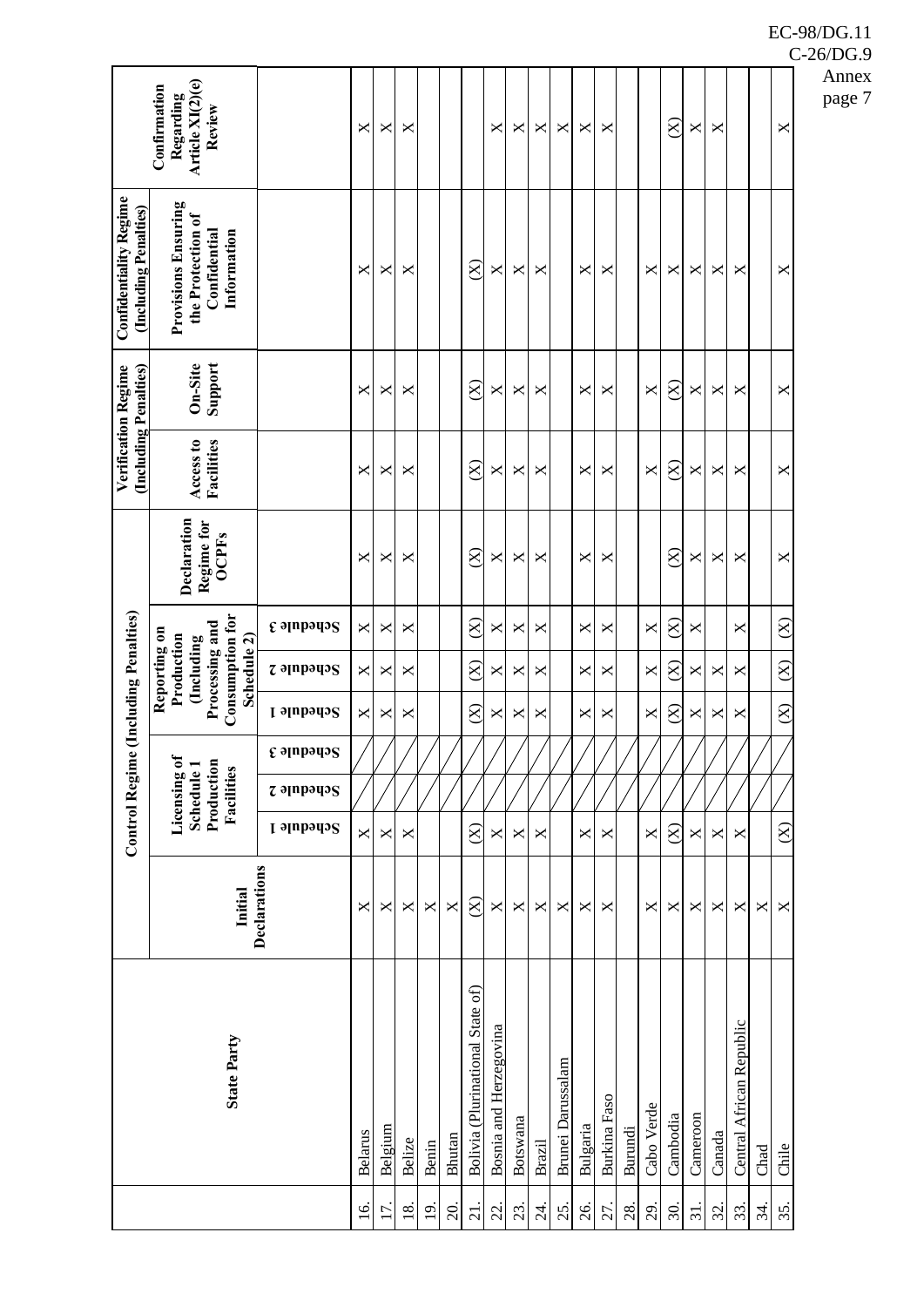| Annex<br>page 8 |                                                        | Article XI(2)(e)<br>Confirmation<br>Regarding<br>Review                                             |                                   | ×     | ×        |           | $\otimes$           |                | X             | ×             | X       | ×          | ×      | ×              |                                  | ×       |          |          |                    | $\otimes$ |             |                          |                       |
|-----------------|--------------------------------------------------------|-----------------------------------------------------------------------------------------------------|-----------------------------------|-------|----------|-----------|---------------------|----------------|---------------|---------------|---------|------------|--------|----------------|----------------------------------|---------|----------|----------|--------------------|-----------|-------------|--------------------------|-----------------------|
|                 | <b>Confidentiality Regime</b><br>(Including Penalties) | <b>Provisions Ensuring</b><br>the Protection of<br>Information<br>Confidential                      |                                   | ×     | ×        |           | $\widehat{\otimes}$ |                | ×             | X             | X       | ×          | X      | ×              |                                  | ×       |          |          |                    |           |             |                          |                       |
|                 | Verification Regime                                    | Support<br>On-Site                                                                                  |                                   | ×     | ×        |           | $\otimes$           |                | $\otimes$     | X             | X       | ×          | X      | ×              |                                  | ×       |          |          |                    |           |             |                          |                       |
|                 | (Including Penalties)                                  | Access to<br>Facilities                                                                             |                                   | ×     | ×        |           | $\otimes$           |                | $\otimes$     | X             | X       | ×          | ×      | ×              |                                  | ×       |          |          |                    |           |             |                          |                       |
|                 |                                                        | Declaration<br>Regime for<br><b>OCPFs</b>                                                           |                                   | ×     | X        | $\otimes$ | $\otimes$           |                | X             | X             | X       | ×          | ×      | ×              |                                  | ×       |          |          |                    |           |             |                          |                       |
|                 |                                                        |                                                                                                     | <b><i>E</i></b> stubeds           | ×     | ×        | $\otimes$ |                     |                | X             | ×             | ×       | ×          | ×      | $\times$       |                                  | ×       |          |          |                    | $\otimes$ |             |                          |                       |
|                 |                                                        | <b>Consumption for</b><br>Processing and<br>Reporting on<br>Production<br>Schedule 2)<br>(Including | <b><i><u>Z</u></i></b> oppopule 2 | ×     | ×        | $\otimes$ |                     |                | ×             | ×             | ×       | ×          | ×      | ×              |                                  | ×       |          |          |                    | $\otimes$ |             |                          |                       |
|                 | e (Including Penalties)                                |                                                                                                     | <b>L</b> slubsdo <sup>2</sup>     | ×     | ×        | $\otimes$ |                     |                | X             | ×             | X       | ×          | ×      | ×              |                                  | ×       |          |          |                    |           |             |                          |                       |
|                 |                                                        |                                                                                                     | $\epsilon$ alubado $\epsilon$     |       |          |           |                     |                |               |               |         |            |        |                |                                  |         |          |          |                    |           |             |                          |                       |
|                 |                                                        | Production<br>Licensing of<br>Schedule 1<br>Facilities                                              | $z$ apparis                       |       |          |           |                     |                |               |               |         |            |        |                |                                  |         |          |          |                    |           |             |                          |                       |
|                 | <b>Control Regime</b>                                  |                                                                                                     | Schedule 1                        | ×     | ×        |           |                     |                | ×             |               | ×       | ×          | X      | ×              |                                  | X       |          |          |                    |           |             |                          |                       |
|                 |                                                        | Initial                                                                                             | Declarations                      | ×     | ×        | ×         |                     |                | ×             | ×             | ×       | ×          | ×      | ×              | ×                                | X       | X        |          |                    | $\otimes$ | X           | X                        | $\boldsymbol{\times}$ |
|                 |                                                        | <b>State Party</b>                                                                                  |                                   | China | Colombia | Comoros   | Congo               | Cook Islands   | Costa Rica    | Côte d'Ivoire | Croatia | Cuba       | Cyprus | Czech Republic | Democratic Republic of the Congo | Denmark | Djibouti | Dominica | Dominican Republic | Ecuador   | El Salvador | <b>Equatorial Guinea</b> | Eritrea               |
|                 |                                                        |                                                                                                     |                                   | 36.   | 37.      | 38.       | 39.                 | $\overline{4}$ | $\frac{1}{4}$ | $\frac{1}{4}$ | 43.     | $\ddot{4}$ | 45.    | 46.            | 47.                              | 48      | 49.      | 50       | 51.                | 52.       | 53.         | 54.                      | 55.                   |

C-26/DG.9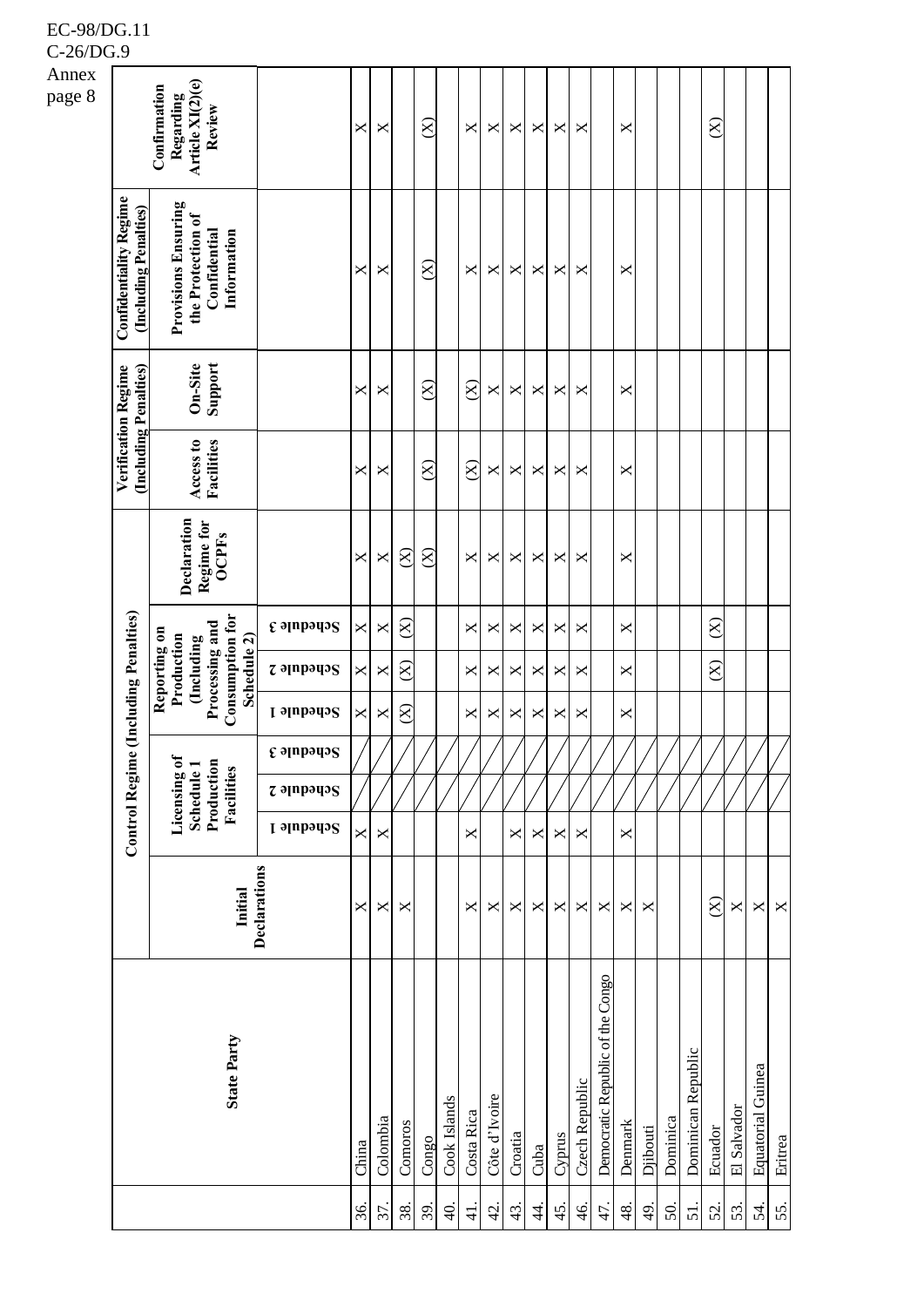| Article XI(2)(e)<br>Confirmation<br>Regarding<br>Review<br>X<br>X<br>X<br>X<br>×<br>$\times$<br>×<br>×<br>×<br><b>Provisions Ensuring</b><br>the Protection of<br>Information<br>Confidential<br>X<br>$\boldsymbol{\times}$<br>X<br>×<br>×<br>×<br>×<br>X<br>×<br>×<br>Support<br>On-Site<br>X<br>X<br>X<br>×<br>×<br>$\times$<br>×<br>×<br>X<br>×<br>Access to<br>Facilities<br>X<br>X<br>$\boldsymbol{\times}$<br>X<br>×<br>×<br>×<br>×<br>×<br>×<br>Declaration<br>Regime for<br><b>OCPFs</b><br>$\pmb{\times}$<br>×<br>X<br>X<br>×<br>×<br>×<br>×<br>×<br>×<br>×<br><b>Consumption for</b><br>Processing and<br>$\epsilon$ apparis<br>X<br>X<br>X<br>X<br>X<br>X<br>X<br>×<br>×<br>Reporting on<br>Schedule 2)<br>Production<br>(Including<br>$z$ ə $p$ əpə $q$ ə $S$<br>X<br>X<br>X<br>×<br>×<br>×<br>×<br>×<br>×<br>Schedule 1<br>$\pmb{\times}$<br>$\bowtie$<br>$\pmb{\times}$<br>X<br>X<br>$\boldsymbol{\mathsf{X}}$<br>X<br>$\boldsymbol{\times}$<br>$\boldsymbol{\mathsf{X}}$<br><b><i>E</i></b> slubbring<br>Licensing of<br>Schedule 1<br>Production<br>Facilities<br>$z$ apparis<br>Schedule 1<br>×<br>×<br>×<br>×<br>×<br>X<br>×<br>×<br>Declarations<br>Initial<br>X<br>$\pmb{\times}$<br>×<br>×<br>×<br>×<br>$\times$<br>×<br>×<br>×<br>×<br>$\times$<br>×<br>×<br>×<br>X<br><b>State Party</b><br>Guinea-Bissau<br>Guatemala<br>Honduras<br><b>Holy See</b><br>Germany<br>Eswatini<br>Ethiopia<br>Grenada<br>Georgia<br>Gambia<br>Guyana<br>Estonia<br>Finland<br>Guinea<br>Greece<br>France<br>Gabon<br>Ghana<br>Haiti<br>Fiji |  |  |  | <b>Control Regime (Including Penalties)</b> |  |  | (Including Penalties)<br>Verification Regime | <b>Confidentiality Regime</b><br>(Including Penalties) |  |
|--------------------------------------------------------------------------------------------------------------------------------------------------------------------------------------------------------------------------------------------------------------------------------------------------------------------------------------------------------------------------------------------------------------------------------------------------------------------------------------------------------------------------------------------------------------------------------------------------------------------------------------------------------------------------------------------------------------------------------------------------------------------------------------------------------------------------------------------------------------------------------------------------------------------------------------------------------------------------------------------------------------------------------------------------------------------------------------------------------------------------------------------------------------------------------------------------------------------------------------------------------------------------------------------------------------------------------------------------------------------------------------------------------------------------------------------------------------------------------------------------------------------------------------------------|--|--|--|---------------------------------------------|--|--|----------------------------------------------|--------------------------------------------------------|--|
|                                                                                                                                                                                                                                                                                                                                                                                                                                                                                                                                                                                                                                                                                                                                                                                                                                                                                                                                                                                                                                                                                                                                                                                                                                                                                                                                                                                                                                                                                                                                                  |  |  |  |                                             |  |  |                                              |                                                        |  |
|                                                                                                                                                                                                                                                                                                                                                                                                                                                                                                                                                                                                                                                                                                                                                                                                                                                                                                                                                                                                                                                                                                                                                                                                                                                                                                                                                                                                                                                                                                                                                  |  |  |  |                                             |  |  |                                              |                                                        |  |
|                                                                                                                                                                                                                                                                                                                                                                                                                                                                                                                                                                                                                                                                                                                                                                                                                                                                                                                                                                                                                                                                                                                                                                                                                                                                                                                                                                                                                                                                                                                                                  |  |  |  |                                             |  |  |                                              |                                                        |  |
|                                                                                                                                                                                                                                                                                                                                                                                                                                                                                                                                                                                                                                                                                                                                                                                                                                                                                                                                                                                                                                                                                                                                                                                                                                                                                                                                                                                                                                                                                                                                                  |  |  |  |                                             |  |  |                                              |                                                        |  |
|                                                                                                                                                                                                                                                                                                                                                                                                                                                                                                                                                                                                                                                                                                                                                                                                                                                                                                                                                                                                                                                                                                                                                                                                                                                                                                                                                                                                                                                                                                                                                  |  |  |  |                                             |  |  |                                              |                                                        |  |
|                                                                                                                                                                                                                                                                                                                                                                                                                                                                                                                                                                                                                                                                                                                                                                                                                                                                                                                                                                                                                                                                                                                                                                                                                                                                                                                                                                                                                                                                                                                                                  |  |  |  |                                             |  |  |                                              |                                                        |  |
|                                                                                                                                                                                                                                                                                                                                                                                                                                                                                                                                                                                                                                                                                                                                                                                                                                                                                                                                                                                                                                                                                                                                                                                                                                                                                                                                                                                                                                                                                                                                                  |  |  |  |                                             |  |  |                                              |                                                        |  |
|                                                                                                                                                                                                                                                                                                                                                                                                                                                                                                                                                                                                                                                                                                                                                                                                                                                                                                                                                                                                                                                                                                                                                                                                                                                                                                                                                                                                                                                                                                                                                  |  |  |  |                                             |  |  |                                              |                                                        |  |
|                                                                                                                                                                                                                                                                                                                                                                                                                                                                                                                                                                                                                                                                                                                                                                                                                                                                                                                                                                                                                                                                                                                                                                                                                                                                                                                                                                                                                                                                                                                                                  |  |  |  |                                             |  |  |                                              |                                                        |  |
|                                                                                                                                                                                                                                                                                                                                                                                                                                                                                                                                                                                                                                                                                                                                                                                                                                                                                                                                                                                                                                                                                                                                                                                                                                                                                                                                                                                                                                                                                                                                                  |  |  |  |                                             |  |  |                                              |                                                        |  |
|                                                                                                                                                                                                                                                                                                                                                                                                                                                                                                                                                                                                                                                                                                                                                                                                                                                                                                                                                                                                                                                                                                                                                                                                                                                                                                                                                                                                                                                                                                                                                  |  |  |  |                                             |  |  |                                              |                                                        |  |
|                                                                                                                                                                                                                                                                                                                                                                                                                                                                                                                                                                                                                                                                                                                                                                                                                                                                                                                                                                                                                                                                                                                                                                                                                                                                                                                                                                                                                                                                                                                                                  |  |  |  |                                             |  |  |                                              |                                                        |  |
|                                                                                                                                                                                                                                                                                                                                                                                                                                                                                                                                                                                                                                                                                                                                                                                                                                                                                                                                                                                                                                                                                                                                                                                                                                                                                                                                                                                                                                                                                                                                                  |  |  |  |                                             |  |  |                                              |                                                        |  |
|                                                                                                                                                                                                                                                                                                                                                                                                                                                                                                                                                                                                                                                                                                                                                                                                                                                                                                                                                                                                                                                                                                                                                                                                                                                                                                                                                                                                                                                                                                                                                  |  |  |  |                                             |  |  |                                              |                                                        |  |
|                                                                                                                                                                                                                                                                                                                                                                                                                                                                                                                                                                                                                                                                                                                                                                                                                                                                                                                                                                                                                                                                                                                                                                                                                                                                                                                                                                                                                                                                                                                                                  |  |  |  |                                             |  |  |                                              |                                                        |  |
|                                                                                                                                                                                                                                                                                                                                                                                                                                                                                                                                                                                                                                                                                                                                                                                                                                                                                                                                                                                                                                                                                                                                                                                                                                                                                                                                                                                                                                                                                                                                                  |  |  |  |                                             |  |  |                                              |                                                        |  |
|                                                                                                                                                                                                                                                                                                                                                                                                                                                                                                                                                                                                                                                                                                                                                                                                                                                                                                                                                                                                                                                                                                                                                                                                                                                                                                                                                                                                                                                                                                                                                  |  |  |  |                                             |  |  |                                              |                                                        |  |
|                                                                                                                                                                                                                                                                                                                                                                                                                                                                                                                                                                                                                                                                                                                                                                                                                                                                                                                                                                                                                                                                                                                                                                                                                                                                                                                                                                                                                                                                                                                                                  |  |  |  |                                             |  |  |                                              |                                                        |  |
|                                                                                                                                                                                                                                                                                                                                                                                                                                                                                                                                                                                                                                                                                                                                                                                                                                                                                                                                                                                                                                                                                                                                                                                                                                                                                                                                                                                                                                                                                                                                                  |  |  |  |                                             |  |  |                                              |                                                        |  |
|                                                                                                                                                                                                                                                                                                                                                                                                                                                                                                                                                                                                                                                                                                                                                                                                                                                                                                                                                                                                                                                                                                                                                                                                                                                                                                                                                                                                                                                                                                                                                  |  |  |  |                                             |  |  |                                              |                                                        |  |
|                                                                                                                                                                                                                                                                                                                                                                                                                                                                                                                                                                                                                                                                                                                                                                                                                                                                                                                                                                                                                                                                                                                                                                                                                                                                                                                                                                                                                                                                                                                                                  |  |  |  |                                             |  |  |                                              |                                                        |  |
|                                                                                                                                                                                                                                                                                                                                                                                                                                                                                                                                                                                                                                                                                                                                                                                                                                                                                                                                                                                                                                                                                                                                                                                                                                                                                                                                                                                                                                                                                                                                                  |  |  |  |                                             |  |  |                                              |                                                        |  |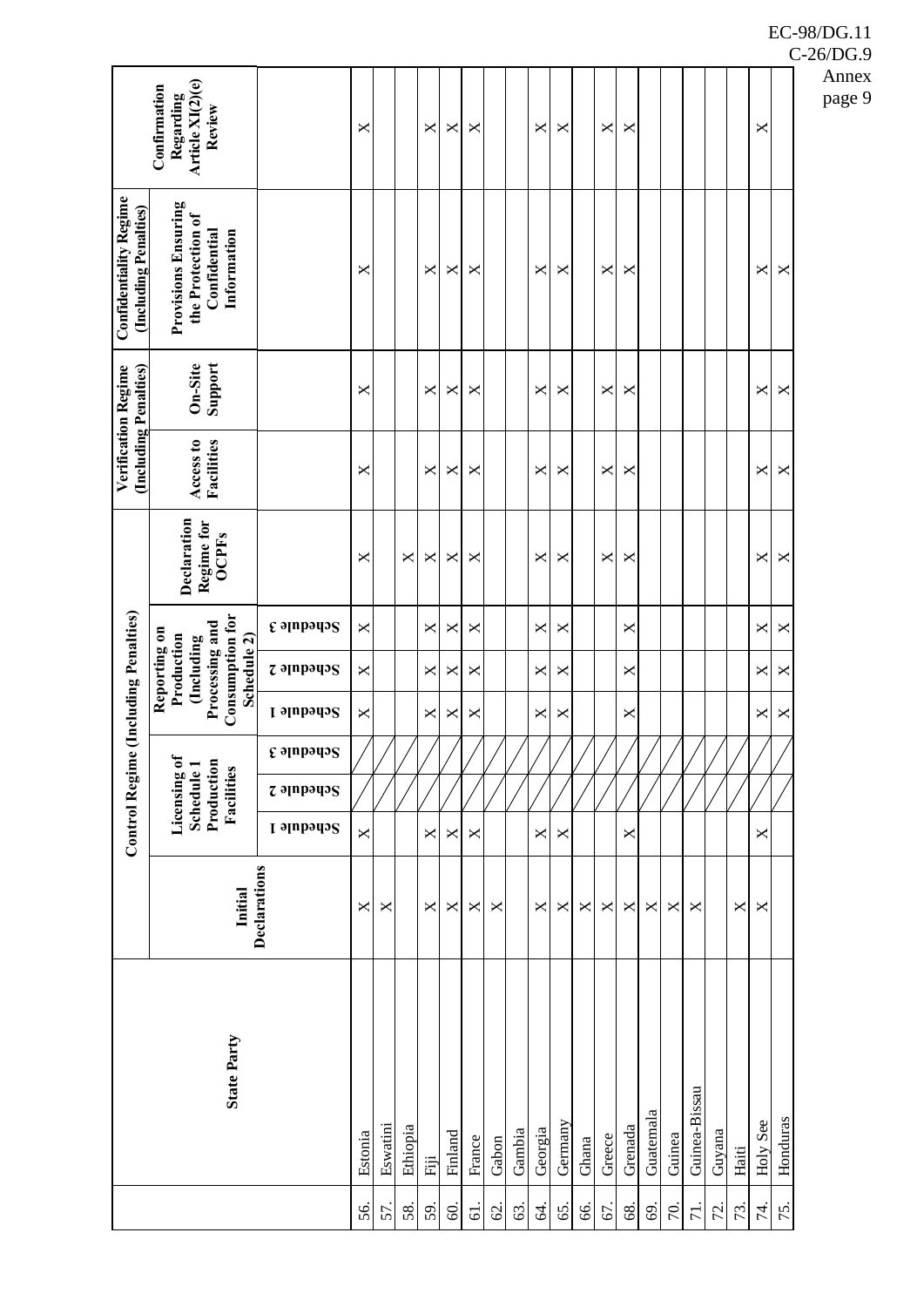|                  | ◡.                                                     |                                                                                                     |                                                    |          |         |              |           |                            |                |                |                |              |                           |        |                |           |           |                       |            |                                  |                |           |                |
|------------------|--------------------------------------------------------|-----------------------------------------------------------------------------------------------------|----------------------------------------------------|----------|---------|--------------|-----------|----------------------------|----------------|----------------|----------------|--------------|---------------------------|--------|----------------|-----------|-----------|-----------------------|------------|----------------------------------|----------------|-----------|----------------|
| Annex<br>page 10 |                                                        | Article XI(2)(e)<br>Confirmation<br>Regarding<br>Review                                             |                                                    | $\times$ | X       | $\mathsf{X}$ | X         | X                          | ×              | $\pmb{\times}$ | X              | X            | ×                         | ×      | $\pmb{\times}$ | $\otimes$ |           | ×                     |            | $\pmb{\times}$                   | X              |           |                |
|                  | <b>Confidentiality Regime</b><br>(Including Penalties) | <b>Provisions Ensuring</b><br>the Protection of<br>Confidential<br>Information                      |                                                    | ×        |         | X            | X         | X                          | ×              | ×              | ×              |              | $\boldsymbol{\times}$     |        | ×              | X         |           | X                     |            | X                                | X              |           | $\pmb{\times}$ |
|                  | Verification Regime                                    | Support<br>On-Site                                                                                  |                                                    | ×        |         | ×            | ×         | X                          | ×              | X              | ×              |              | ×                         |        | ×              | ×         |           | X                     |            | ×                                | X              |           | $\pmb{\times}$ |
|                  | (Including Penalties)                                  | Access to<br>Facilities                                                                             |                                                    | X        |         | $\mathsf{X}$ | X         | ×                          | ×              | ×              | X              |              | $\boldsymbol{\times}$     |        | ×              | X         |           | X                     |            | X                                | ×              |           | $\pmb{\times}$ |
|                  |                                                        | Declaration<br>Regime for<br><b>OCPFs</b>                                                           |                                                    | ×        |         | ×            | ×         | X                          | ×              | X              | $\mathsf{X}$   | $\otimes$    | X                         |        | X              | $\otimes$ | $\otimes$ | ×                     |            | ×                                | ×              |           | $\pmb{\times}$ |
|                  |                                                        |                                                                                                     | $\epsilon$ apparis                                 | ×        |         | X            | ×         | ×                          | ×              | X              | X              | $\otimes$    | ×                         |        | $\pmb{\times}$ | X         | $\otimes$ | ×                     |            | X                                | X              |           | $\times$       |
|                  |                                                        | <b>Consumption for</b><br>Processing and<br>Reporting on<br>Production<br>(Including<br>Schedule 2) | $z$ apparis                                        | ×        |         | X            | X         | X                          | ×              | X              | X              | $\otimes$    | X                         |        | X              | X         | $\otimes$ | $\times$              | X          | X                                | X              |           | X              |
|                  | (Including Penalties)                                  |                                                                                                     | <b>I</b> эlubədə2                                  | X        |         | X            | ×         | X                          | X              | $\pmb{\times}$ | $\pmb{\times}$ | $\otimes$    | $\boldsymbol{\mathsf{X}}$ |        | $\pmb{\times}$ | X         | $\otimes$ | X                     |            | X                                | $\pmb{\times}$ |           | $\pmb{\times}$ |
|                  |                                                        |                                                                                                     | $\mathfrak c$ ə $\mathfrak l$ npə $\mathfrak q$ əs |          |         |              |           |                            |                |                |                |              |                           |        |                |           |           |                       |            |                                  |                |           |                |
|                  | <b>Control Regime</b>                                  | Licensing of<br>Production<br>Schedule <sub>1</sub><br>Facilities                                   | $z$ appears                                        |          |         |              |           |                            |                |                |                |              |                           |        |                |           |           |                       |            |                                  |                |           |                |
|                  |                                                        |                                                                                                     | Schedule 1                                         | X        |         | X            | X         | ×                          | X              | $\times$       | X              |              | X                         |        | $\pmb{\times}$ | $\otimes$ |           | $\times$              |            |                                  | X              |           | $\pmb{\times}$ |
|                  |                                                        | Initial                                                                                             | Declarations                                       | ×        | X       | X            | ×         | ×                          | ×              | X              | X              | $\mathsf{X}$ | X                         | ×      | $\times$       | $\otimes$ | $\otimes$ | $\boldsymbol{\times}$ |            | X                                | ×              | ×         | $\mathsf{X}$   |
|                  |                                                        | <b>State Party</b>                                                                                  |                                                    | Hungary  | Iceland | India        | Indonesia | Iran (Islamic Republic of) | Iraq           | Ireland        | Italy          | Jamaica      | Japan                     | Jordan | Kazakhstan     | Kenya     | Kiribati  | Kuwait                | Kyrgyzstan | Lao People's Democratic Republic | Latvia         | Lebanon   | Lesotho        |
|                  |                                                        |                                                                                                     |                                                    | 76.      | 77.     | 78.          | 79.       | 80.                        | $\overline{8}$ | 82.            | 83.            | 84.          | 85.                       | 86.    | 87.            | 88.       | 89.       | $\infty$              | 91.        | 92.                              | 93.            | $\approx$ | 95.            |

C-26/DG.9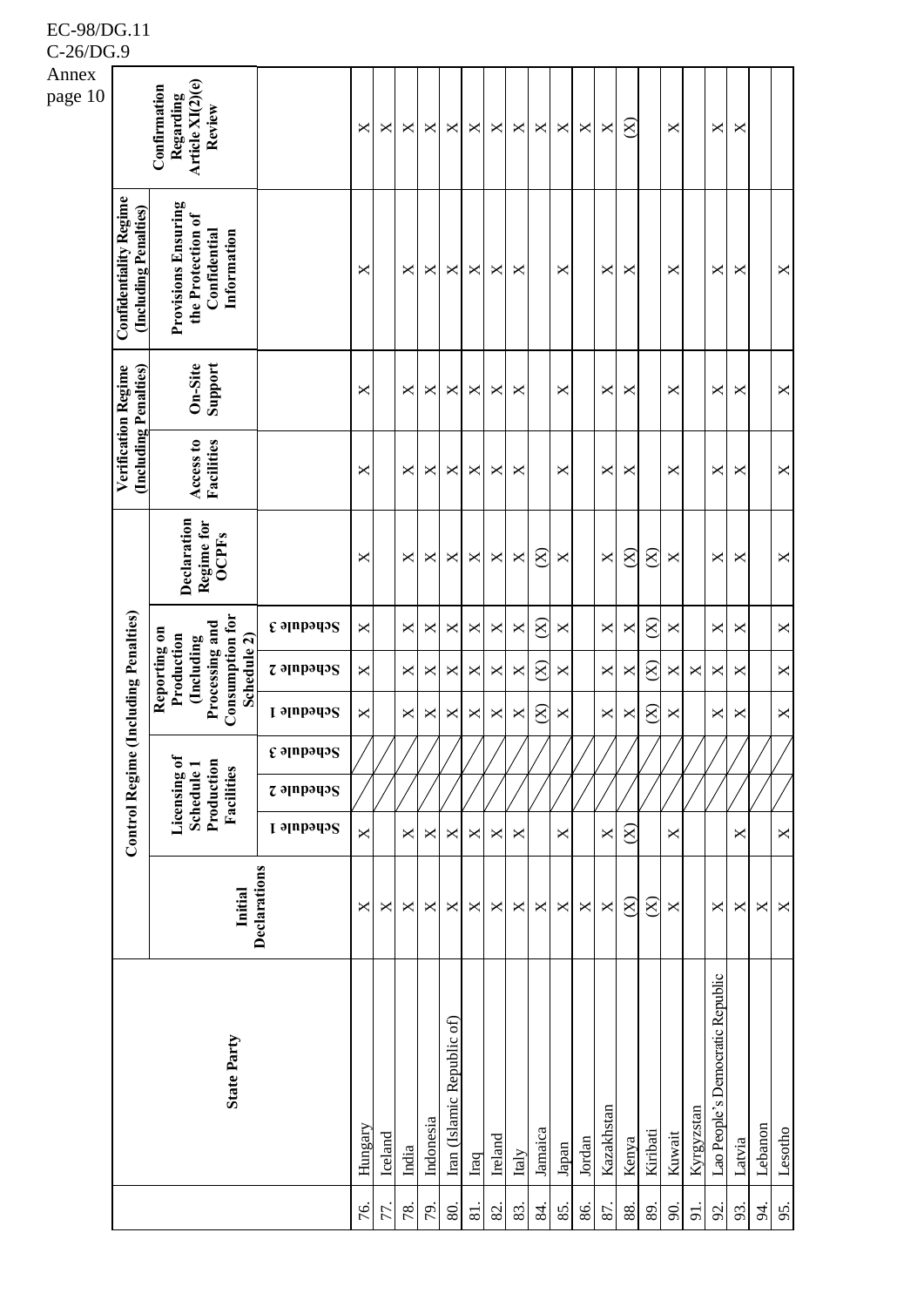|                                                        | Article XI(2)(e)<br>Confirmation<br>Regarding<br>Review                                      |                                      |                     |       | ×             | ×         |            | ×          |        | ×              |           | ×    | ×     |                  |               | X            | ×      | X                                | X      | ×        | X          | X       | p |
|--------------------------------------------------------|----------------------------------------------------------------------------------------------|--------------------------------------|---------------------|-------|---------------|-----------|------------|------------|--------|----------------|-----------|------|-------|------------------|---------------|--------------|--------|----------------------------------|--------|----------|------------|---------|---|
| <b>Confidentiality Regime</b><br>(Including Penalties) | <b>Provisions Ensuring</b><br>the Protection of<br>Confidential<br>Information               |                                      |                     |       | X             | ×         | ×          | X          |        | $\pmb{\times}$ | $\otimes$ | X    | ×     |                  | X             | X            | ×      | X                                | X      | ×        | ×          | X       |   |
|                                                        | Support<br>On-Site                                                                           |                                      |                     |       | ×             | ×         | ×          | ×          |        | $\pmb{\times}$ | $\otimes$ | ×    | ×     |                  | $\otimes$     | X            | ×      | ×                                | ×      | ×        | ×          | X       |   |
| (Including Penalties)<br>Verification Regime           | Access to<br>Facilities                                                                      |                                      |                     |       | X             | ×         | ×          | ×          |        | $\pmb{\times}$ | $\otimes$ | ×    | ×     |                  | $\otimes$     | X            | ×      | ×                                | ×      | ×        | ×          | X       |   |
|                                                        | Declaration<br>Regime for<br><b>OCPFs</b>                                                    |                                      | $\otimes$           |       | X             | ×         | ×          | ×          |        | ×              |           | ×    | ×     |                  | $\widehat{S}$ | X            | ×      | ×                                | ×      | ×        | ×          | ×       |   |
|                                                        |                                                                                              | $\epsilon$ ə $\mu$ pəqə $\mathrm{s}$ | $\otimes$           |       | X             | ×         | ×          | ×          |        | $\pmb{\times}$ | $\otimes$ | ×    | ×     |                  |               | $\mathsf{X}$ | ×      | ×                                | X      | X        | ×          | X       |   |
|                                                        | Consumption for<br>Processing and<br>Reporting on<br>Production<br>Schedule 2)<br>(Including | $z$ ə $p$ əpə $q$ ə $S$              | $\otimes$           |       | ×             | ×         | ×          | ×          |        | $\pmb{\times}$ | $\otimes$ | ×    | ×     |                  |               | X            | ×      | ×                                | ×      |          | ×          | ×       |   |
| e (Including Penalties)                                |                                                                                              | Schedule 1                           | $\widehat{\otimes}$ |       | ×             | ×         | ×          | ×          |        | $\pmb{\times}$ | $\otimes$ | X    | ×     |                  |               | X            | ×      | ×                                | ×      |          | ×          | X       |   |
|                                                        |                                                                                              | $\epsilon$ appears                   |                     |       |               |           |            |            |        |                |           |      |       |                  |               |              |        |                                  |        |          |            |         |   |
|                                                        | Production<br>Licensing o<br>Schedule 1<br>Facilities                                        | $z$ appears                          |                     |       |               |           |            |            |        |                |           |      |       |                  |               |              |        |                                  |        |          |            |         |   |
| <b>Control Regim</b>                                   |                                                                                              | Schedule 1                           |                     |       | ×             | ×         | ×          | ×          |        | $\pmb{\times}$ |           | ×    | ×     |                  |               | ×            |        | ×                                | ×      | ×        | ×          | X       |   |
|                                                        | Initial                                                                                      | Declarations                         | X                   | ×     | $\times$      | ×         | ×          | ×          | X      | ×              | ×         | ×    | ×     | ×                | $\otimes$     | X            | ×      | ×                                | ×      | ×        | ×          | X       |   |
|                                                        | <b>State Party</b>                                                                           |                                      | Liberia             | Libya | Liechtenstein | Lithuania | Luxembourg | Madagascar | Malawi | Malaysia       | Maldives  | Mali | Malta | Marshall Islands | Mauritania    | Mauritius    | Mexico | Micronesia (Federated States of) | Monaco | Mongolia | Montenegro | Morocco |   |
|                                                        |                                                                                              |                                      | 96.                 | 97.   | 98.           | 99.       | 100        | 101        | 102    | 103.           | 104.      | 105. | 106.  | 107.             | 108.          | 109          | 110.   | $\overline{11}$                  | 112    | 113.     | 114.       | 115.    |   |

C-26/DG.9

Annex page 11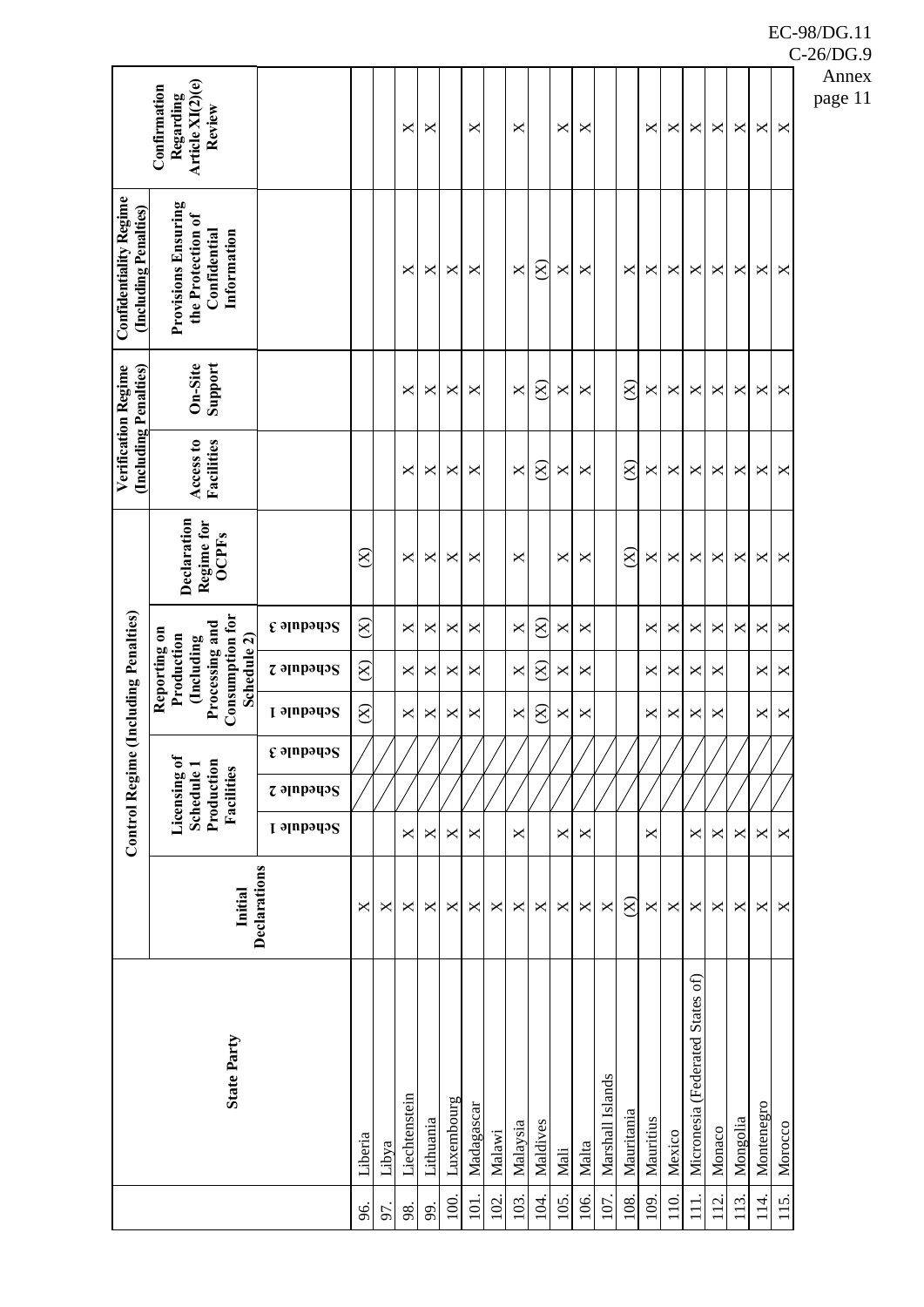| $C$ -20/DO.      |                                                        |                                                                                                     |                    |            |           |                |       |                    |                           |                |           |          |         |                    |                 |                |              |                |                |        |                  |          |                |
|------------------|--------------------------------------------------------|-----------------------------------------------------------------------------------------------------|--------------------|------------|-----------|----------------|-------|--------------------|---------------------------|----------------|-----------|----------|---------|--------------------|-----------------|----------------|--------------|----------------|----------------|--------|------------------|----------|----------------|
| Annex<br>page 12 |                                                        | Article XI(2)(e)<br>Confirmation<br>Regarding<br>Review                                             |                    |            |           |                |       |                    | $\boldsymbol{\mathsf{X}}$ | ×              |           | ×        |         |                    | X               | X              | ×            | ×              |                | ×      |                  |          | X              |
|                  | <b>Confidentiality Regime</b><br>(Including Penalties) | <b>Provisions Ensuring</b><br>the Protection of<br>Confidential<br>Information                      |                    |            | $\otimes$ |                |       | $\widehat{\infty}$ | $\times$                  | ×              |           | X        |         |                    | ×               | X              | X            | $\pmb{\times}$ | ×              | ×      |                  |          | X              |
|                  | Verification Regime                                    | Support<br>On-Site                                                                                  |                    |            | $\otimes$ |                |       | $\otimes$          | $\times$                  | ×              |           | X        |         |                    | ×               | X              | X            | ×              | ×              |        |                  |          | X              |
|                  | (Including Penalties)                                  | Facilities<br>Access to                                                                             |                    |            | $\otimes$ |                |       | $\widehat{S}$      | $\boldsymbol{\mathsf{X}}$ | ×              |           | X        |         |                    | $\pmb{\times}$  | X              | ×            | ×              | $\pmb{\times}$ | X      |                  |          | X              |
|                  |                                                        | Declaration<br>Regime for<br><b>OCPFs</b>                                                           |                    |            | $\otimes$ |                |       | $\widehat{\infty}$ | $\times$                  | ×              |           | $\infty$ |         | $\otimes$          | X               | X              | X            | ×              | ×              | ×      |                  |          | X              |
|                  |                                                        |                                                                                                     | $\epsilon$ appears |            | X         |                |       | $\otimes$          | $\boldsymbol{\mathsf{X}}$ | X              |           | X        |         | $\otimes$          | X               | $\pmb{\times}$ | $\mathsf{X}$ | $\bowtie$      | $\pmb{\times}$ | X      |                  |          | $\times$       |
|                  |                                                        | <b>Consumption for</b><br>Processing and<br>Reporting on<br>Production<br>Schedule 2)<br>(Including | $z$ apparing       |            | X         |                |       | $\widehat{\infty}$ | ×                         | ×              |           | X        |         | $\widehat{\infty}$ | X               | ×              | X            | ×              | ×              | ×      |                  |          | $\pmb{\times}$ |
|                  | (Including Penalties)                                  |                                                                                                     | <b>Schedule 1</b>  |            | X         |                |       | $\widehat{\infty}$ | $\pmb{\times}$            | $\pmb{\times}$ |           | X        |         | $\otimes$          | $\pmb{\times}$  | ×              | X            | $\pmb{\times}$ | ×              | X      |                  |          | $\mathsf{X}$   |
|                  |                                                        |                                                                                                     | દ ગામગ્યગ્§        |            |           |                |       |                    |                           |                |           |          |         |                    |                 |                |              |                |                |        |                  |          |                |
|                  | <b>Control Regime</b>                                  | Licensing of<br>Production<br>Schedule 1<br>Facilities                                              | $z$ apparis        |            |           |                |       |                    |                           |                |           |          |         |                    |                 |                |              |                |                |        |                  |          |                |
|                  |                                                        |                                                                                                     | Schedule 1         |            |           |                |       | X                  | $\pmb{\times}$            | ×              |           | X        |         |                    | X               | X              | X            | ×              | X              | ×      |                  |          | $\times$       |
|                  |                                                        | Initial                                                                                             | Declarations       | ×          | ×         | $\pmb{\times}$ | ×     | X                  | $\boldsymbol{\mathsf{X}}$ | ×              | X         | ×        | ×       | ×                  | $\pmb{\times}$  | X              | ×            | X              | ×              | ×      | $\pmb{\times}$   | ×        | $\pmb{\times}$ |
|                  |                                                        | <b>State Party</b>                                                                                  |                    | Mozambique | Myanmar   | Namibia        | Nauru | Nepal              | Netherlands               | New Zealand    | Nicaragua | Niger    | Nigeria | Niue               | North Macedonia | Norway         | Oman         | Pakistan       | Palau          | Panama | Papua New Guinea | Paraguay | Peru           |
|                  |                                                        |                                                                                                     |                    | 116.       | 117       | 118.           | 119   | 120                | 121                       | 122.           | 123.      | 124.     | 125.    | 126.               | 127.            | 128.           | 129.         | 130.           | 131            | 132.   | 133.             | 134.     | 135.           |

C-26/DG.9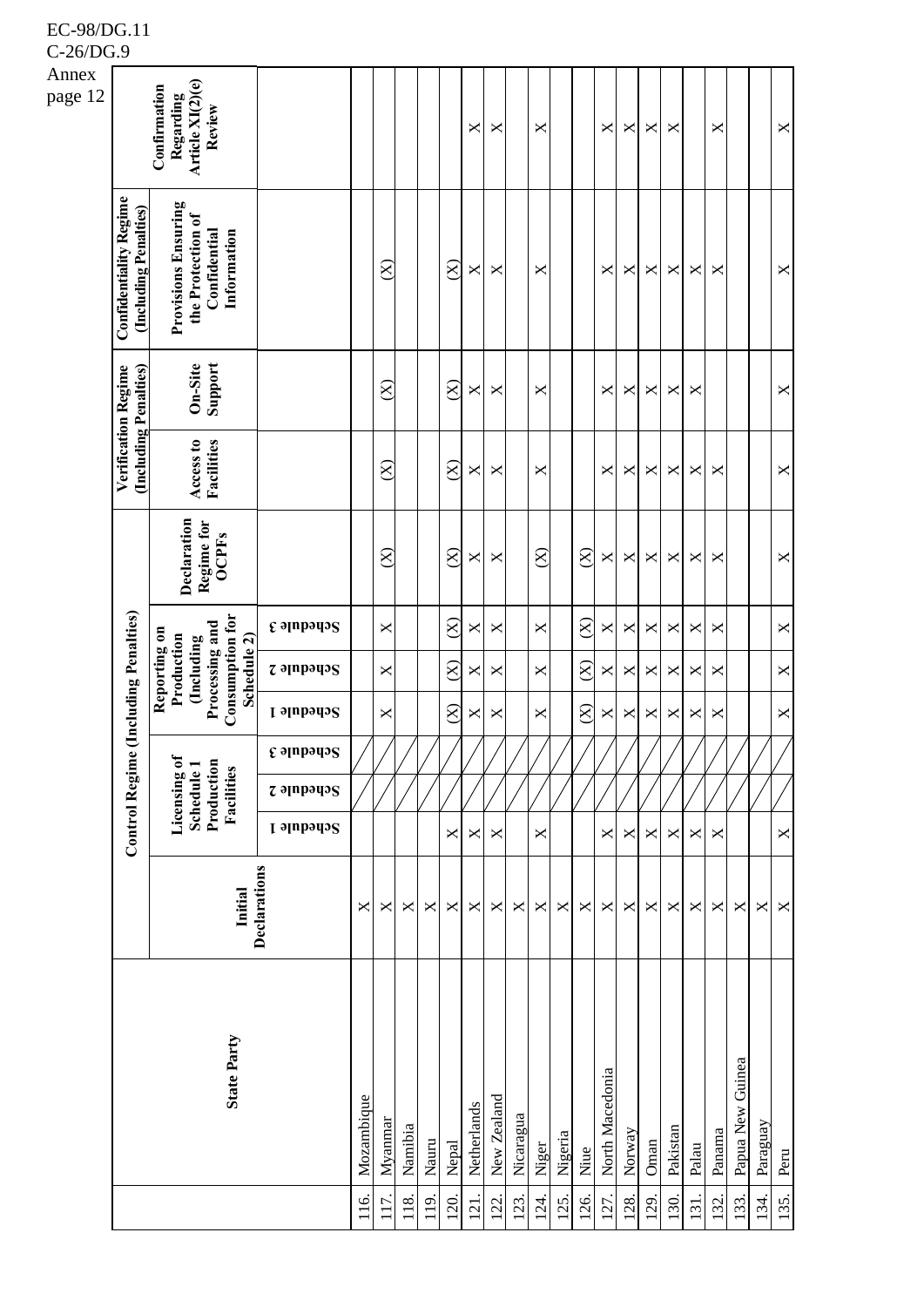| Article XI(2)(e)<br>Regarding<br>Review<br>×<br>X<br>×<br>×<br>×<br>×<br>×<br>×<br>×<br>×<br>×<br>×<br><b>Provisions Ensuring</b><br>the Protection of<br>Confidential<br>Information<br>X<br>X<br>X<br>X<br>X<br>×<br>×<br>×<br>×<br>×<br>×<br>×<br>×<br>×<br>Support<br>On-Site<br>×<br>×<br>×<br>×<br>×<br>×<br>×<br>×<br>×<br>×<br>×<br>×<br>×<br>×<br>×<br>X<br>X<br>X<br>×<br>×<br>×<br>×<br>×<br>×<br>×<br>× | e (Including Penalties)<br>Reporting on<br><b>Control Regim</b>                                                                                                                                                                  |  |  |  |  |           |                         | (Including Penalties)<br>Verification Regime | <b>Confidentiality Regime</b><br>(Including Penalties) | Confirmation |
|---------------------------------------------------------------------------------------------------------------------------------------------------------------------------------------------------------------------------------------------------------------------------------------------------------------------------------------------------------------------------------------------------------------------|----------------------------------------------------------------------------------------------------------------------------------------------------------------------------------------------------------------------------------|--|--|--|--|-----------|-------------------------|----------------------------------------------|--------------------------------------------------------|--------------|
|                                                                                                                                                                                                                                                                                                                                                                                                                     | Declaration<br>Regime for<br><b>OCPFs</b><br><b>Consumption for</b><br>Processing and<br>Schedule 2)<br>Production<br>(Including<br>↬<br>Production<br>Licensing of<br>Schedule 1<br>Facilities<br>Initial<br><b>State Party</b> |  |  |  |  |           | Access to<br>Facilities |                                              |                                                        |              |
|                                                                                                                                                                                                                                                                                                                                                                                                                     | $\epsilon$ ə $\mu$ pəq $\sigma$<br>$z$ ə $p$ əpə $q$ ə $S$<br><b>L</b> slubado <sup>2</sup><br>$\epsilon$ apparis<br><b><i>z</i></b> əlubədə2<br><b>Schedule 1</b><br>Declarations                                               |  |  |  |  |           |                         |                                              |                                                        |              |
|                                                                                                                                                                                                                                                                                                                                                                                                                     | ×<br>×<br>×<br>×<br>×<br>Philippines                                                                                                                                                                                             |  |  |  |  | ×         |                         |                                              |                                                        |              |
|                                                                                                                                                                                                                                                                                                                                                                                                                     | ×<br>×<br>×<br>×<br>×<br>Poland                                                                                                                                                                                                  |  |  |  |  | ×         |                         |                                              |                                                        |              |
|                                                                                                                                                                                                                                                                                                                                                                                                                     | ×<br>×<br>×<br>×<br>×<br>Portugal                                                                                                                                                                                                |  |  |  |  | ×         |                         |                                              |                                                        |              |
|                                                                                                                                                                                                                                                                                                                                                                                                                     | ×<br>×<br>×<br>×<br>$\otimes$<br>Qatar                                                                                                                                                                                           |  |  |  |  | ×         |                         |                                              |                                                        |              |
|                                                                                                                                                                                                                                                                                                                                                                                                                     | ×<br>×<br>×<br>X<br>X<br>Republic of Korea                                                                                                                                                                                       |  |  |  |  | ×         |                         |                                              |                                                        |              |
|                                                                                                                                                                                                                                                                                                                                                                                                                     | ×<br>×<br>×<br>×<br>×<br>Republic of Moldova                                                                                                                                                                                     |  |  |  |  | ×         |                         |                                              |                                                        |              |
|                                                                                                                                                                                                                                                                                                                                                                                                                     | ×<br>×<br>×<br>×<br>×<br>Romania                                                                                                                                                                                                 |  |  |  |  | ×         |                         |                                              |                                                        |              |
|                                                                                                                                                                                                                                                                                                                                                                                                                     | ×<br>×<br>×<br>X<br>Russian Federation                                                                                                                                                                                           |  |  |  |  | $\times$  |                         |                                              |                                                        |              |
|                                                                                                                                                                                                                                                                                                                                                                                                                     | ×<br>Rwanda                                                                                                                                                                                                                      |  |  |  |  |           |                         |                                              |                                                        |              |
|                                                                                                                                                                                                                                                                                                                                                                                                                     | ×<br>×<br>×<br>×<br>×<br>Saint Kitts and Nevis                                                                                                                                                                                   |  |  |  |  | ×         |                         |                                              |                                                        |              |
|                                                                                                                                                                                                                                                                                                                                                                                                                     | X<br>×<br>X<br>X<br>×<br>Saint Lucia                                                                                                                                                                                             |  |  |  |  | ×         |                         |                                              |                                                        |              |
|                                                                                                                                                                                                                                                                                                                                                                                                                     | X<br>×<br>X<br>×<br>X<br>Saint Vincent and the Grenadines                                                                                                                                                                        |  |  |  |  | X         |                         |                                              |                                                        |              |
|                                                                                                                                                                                                                                                                                                                                                                                                                     | $\otimes$<br>$\widehat{\infty}$<br>$\otimes$<br>×<br>Samoa                                                                                                                                                                       |  |  |  |  | $\otimes$ |                         |                                              |                                                        |              |
|                                                                                                                                                                                                                                                                                                                                                                                                                     | ×<br>San Marino                                                                                                                                                                                                                  |  |  |  |  |           |                         |                                              |                                                        |              |
|                                                                                                                                                                                                                                                                                                                                                                                                                     | ×<br>Sao Tome and Principe                                                                                                                                                                                                       |  |  |  |  |           |                         |                                              |                                                        |              |
|                                                                                                                                                                                                                                                                                                                                                                                                                     | ×<br>×<br>×<br>×<br>×<br>Saudi Arabia                                                                                                                                                                                            |  |  |  |  | ×         |                         |                                              |                                                        |              |
|                                                                                                                                                                                                                                                                                                                                                                                                                     | ×<br>×<br>×<br>X<br>X<br>Senegal                                                                                                                                                                                                 |  |  |  |  | ×         |                         |                                              |                                                        |              |
|                                                                                                                                                                                                                                                                                                                                                                                                                     | ×<br>×<br>×<br>X<br>×<br>Serbia                                                                                                                                                                                                  |  |  |  |  | ×         |                         |                                              |                                                        |              |
|                                                                                                                                                                                                                                                                                                                                                                                                                     | Seychelles                                                                                                                                                                                                                       |  |  |  |  |           |                         |                                              |                                                        |              |
|                                                                                                                                                                                                                                                                                                                                                                                                                     | X<br>Sierra Leone                                                                                                                                                                                                                |  |  |  |  |           |                         |                                              |                                                        |              |

C-26/DG.9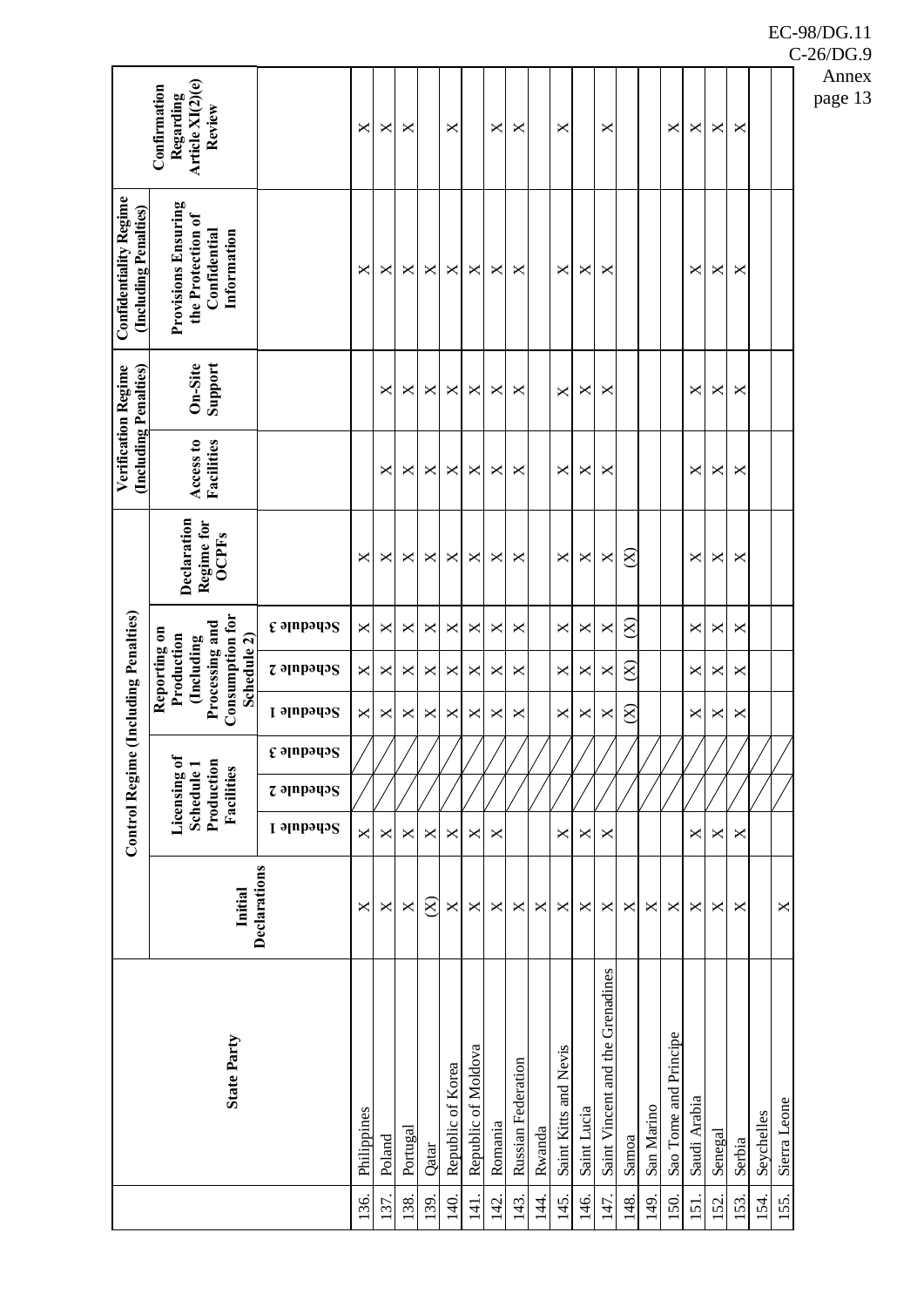| Annex   |                                                        |                                                                                                           |                          |           |          |          |                 |         |                |       |           |                    |       |          |                |             |                      |            |                             |
|---------|--------------------------------------------------------|-----------------------------------------------------------------------------------------------------------|--------------------------|-----------|----------|----------|-----------------|---------|----------------|-------|-----------|--------------------|-------|----------|----------------|-------------|----------------------|------------|-----------------------------|
| page 14 |                                                        | Article XI(2)(e)<br>Confirmation<br>Regarding<br>Review                                                   |                          | ×         | ×        | ×        |                 |         | X              | ×     | X         |                    | ×     |          |                | ×           |                      | X          | X                           |
|         | <b>Confidentiality Regime</b><br>(Including Penalties) | <b>Provisions Ensuring</b><br>the Protection of<br>Information<br>Confidential                            |                          | ×         | ×        | ×        |                 |         | X              | X     | X         | X                  | ×     |          | X              | X           |                      | ×          | X                           |
|         |                                                        | Support<br>On-Site                                                                                        |                          | ×         | ×        | ×        |                 |         | X              | ×     | X         |                    | ×     |          | ×              | X           |                      | X          | $\otimes$                   |
|         | Verification Regime<br>(Including Penalties)           | Access to<br>Facilities                                                                                   |                          | ×         | ×        | ×        |                 |         | ×              | ×     | ×         |                    | X     |          | X              | ×           |                      | X          | $\otimes$                   |
|         |                                                        | Declaration<br>Regime for<br><b>OCPFs</b>                                                                 |                          | ×         | ×        | ×        |                 |         | ×              | ×     | ×         | X                  | ×     |          | ×              | ×           |                      | X          | $\bigl(\mathbf{X}\bigr)^*$  |
|         |                                                        |                                                                                                           | <b><i>c</i></b> əlubədə2 | X         | ×        | ×        |                 |         | X              | ×     | ×         |                    | X     |          | X              | ×           |                      | ×          | X                           |
|         |                                                        | <b>Consumption for</b><br>Processing and<br>Reporting on<br>Production<br>Schedule 2)<br><b>Including</b> | $z$ apparis              | ×         | ×        | ×        |                 |         | ×              | ×     | ×         |                    | X     |          | ×              | ×           |                      | X          | $\mathbf{X}^{***}$          |
|         | Control Regime (Including Penalties)                   |                                                                                                           | Schedule 1               | X         | X        | ×        |                 |         | X              | ×     | ×         |                    | X     |          | $\pmb{\times}$ | X           |                      | X          | X                           |
|         |                                                        | Licensing of<br>Production<br>Schedule 1<br>Facilities                                                    | <b>E</b> slubbring       |           |          |          |                 |         |                |       |           |                    |       |          |                |             |                      |            |                             |
|         |                                                        |                                                                                                           | $z$ apparis              |           |          |          |                 |         |                |       |           |                    |       |          |                |             |                      |            |                             |
|         |                                                        |                                                                                                           | Schedule 1               | X         | ×        | ×        |                 |         | ×              | ×     | X         |                    | ×     |          | X              | X           |                      | X          | $\mathbf{x}^*$              |
|         |                                                        | Initial                                                                                                   | Declarations             | ×         | ×        | ×        | X               | ×       | ×              | ×     | ×         |                    | ×     | X        | ×              | ×           | ×                    | X          | $\left(\mathbf{X}\right)^2$ |
|         |                                                        | <b>State Party</b>                                                                                        |                          | Singapore | Slovakia | Slovenia | Solomon Islands | Somalia | South Africa   | Spain | Sri Lanka | State of Palestine | Sudan | Suriname | Sweden         | Switzerland | Syrian Arab Republic | Tajikistan | Thailand                    |
|         |                                                        |                                                                                                           |                          | 56.       | 57.      | 58.      | 59.             | 60.     | $\overline{5}$ | 162.  | 163.      | $\overline{4}$     | 165.  | 166.     | 167.           | 168.        | 169.                 | 170.       | 171.                        |

Thailand indicated that the above-mentioned regime can be obtained with the engagement and supervision of the factory under the Factory Act, B.E. 2535 (1992). Thailand indicated that the above-mentioned regime can be obtained with the engagement and supervision of the factory under the Factory Act, B.E. 2535 (1992).

Production of Schedule 2A chemicals is prohibited. Production of Schedule 2A chemicals is prohibited.Production of Schedule 1 chemicals is prohibited. Production of Schedule 1 chemicals is prohibited.

 $\overline{c}$ 

\*\*

\*\*\*

EC-98/DG.11 C-26/DG.9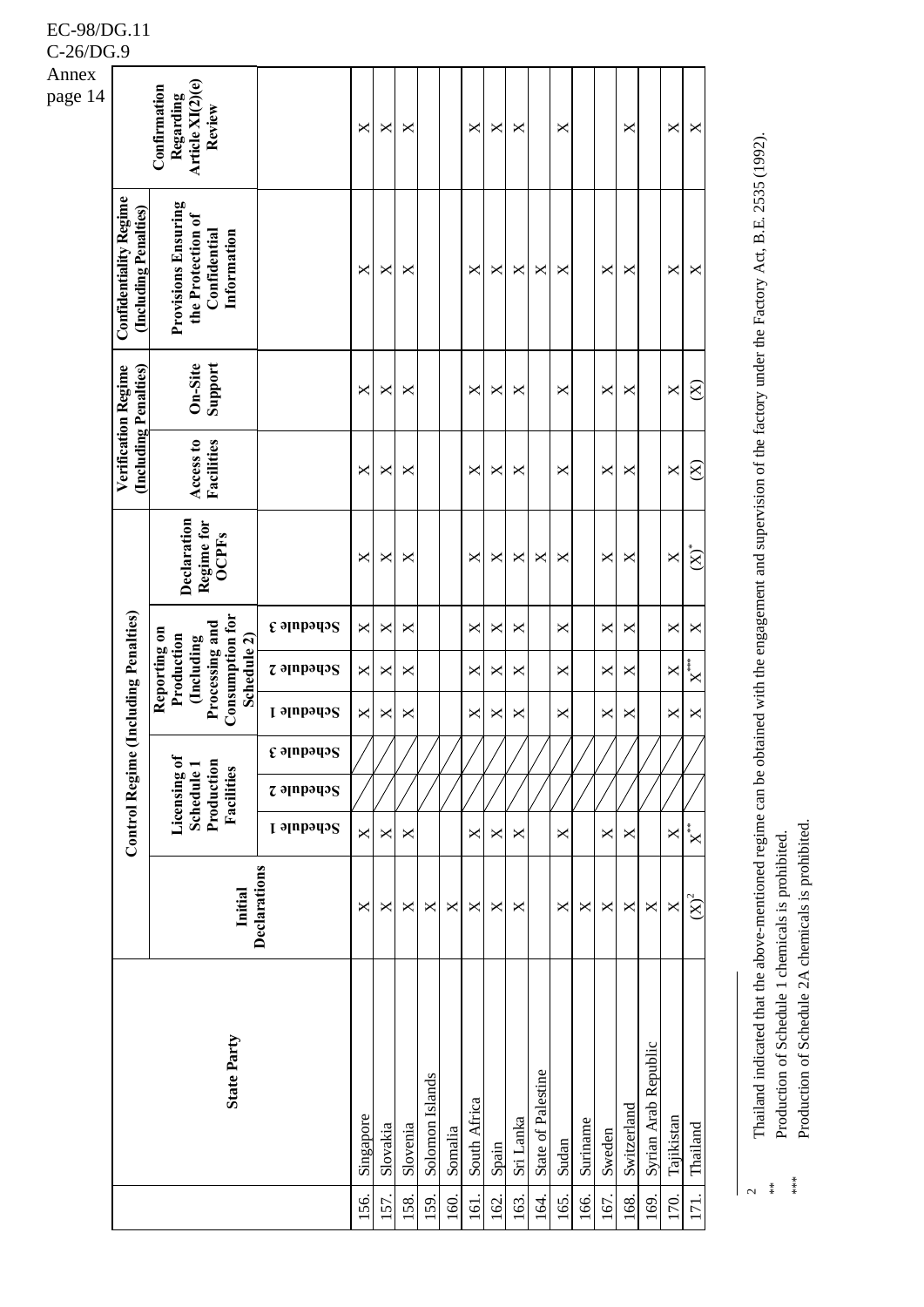|                                                        | Article XI(2)(e)<br>Confirmation<br>Regarding<br>Review                                             |                                  |             |             |       |                     |         | ×      | ×            |        |        | ×       | X                    | $\mathsf{X}$                                            | $\otimes$                   | $\times$                 | ×       |            | X       | ×                                  | ×        |       | A<br>pa |
|--------------------------------------------------------|-----------------------------------------------------------------------------------------------------|----------------------------------|-------------|-------------|-------|---------------------|---------|--------|--------------|--------|--------|---------|----------------------|---------------------------------------------------------|-----------------------------|--------------------------|---------|------------|---------|------------------------------------|----------|-------|---------|
| <b>Confidentiality Regime</b><br>(Including Penalties) | <b>Provisions Ensuring</b><br>the Protection of<br>Information<br>Confidential                      |                                  |             |             |       |                     | ×       | ×      | ×            |        |        | ×       | X                    | X                                                       | ×                           | ×                        | ×       |            | X       | $\otimes$                          | X        |       |         |
|                                                        | Support<br>On-Site                                                                                  |                                  |             |             |       |                     | ×       | ×      | ×            |        |        | ×       | ×                    | ×                                                       | ×                           | ×                        | ×       |            |         | $\otimes$                          | X        |       |         |
| (Including Penalties)<br><b>Verification Regime</b>    | Access to<br>Facilities                                                                             |                                  |             |             |       |                     | ×       | ×      | ×            |        |        | ×       | ×                    | ×                                                       | ×                           | ×                        | ×       |            |         | $\otimes$                          | X        |       |         |
|                                                        | Declaration<br>Regime for<br><b>OCPFs</b>                                                           |                                  |             |             |       |                     | ×       | ×      | ×            |        |        | ×       | ×                    | X                                                       | ×                           | ×                        |         |            |         | ×                                  | X        |       |         |
|                                                        |                                                                                                     | $\epsilon$ alubado $\epsilon$    |             |             |       |                     | ×       | ×      | ×            |        |        | ×       | ×                    | ×                                                       | ×                           | ×                        | ×       |            |         | $\otimes$                          | X        |       |         |
|                                                        | <b>Consumption for</b><br>Processing and<br>Reporting on<br>Schedule 2)<br>Production<br>(Including | <b><i><u>Z</u></i></b> əlubədə 2 |             |             |       |                     | X       | ×      | X            |        |        | ×       | ×                    | ×                                                       | ×                           | ×                        | ×       |            |         | $\widehat{S}$                      | X        |       |         |
| e (Including Penalties)                                |                                                                                                     | Schedule 1                       |             |             |       |                     | X       | ×      | X            |        |        | ×       | ×                    | ×                                                       | ×                           | ×                        | ×       |            |         | $\otimes$                          | X        |       |         |
|                                                        |                                                                                                     | $\epsilon$ alubado $\epsilon$    |             |             |       |                     |         |        |              |        |        |         |                      |                                                         |                             |                          |         |            |         |                                    |          |       |         |
|                                                        | Production<br>Licensing of<br>Schedule 1<br>Facilities                                              | $z$ apparis                      |             |             |       |                     |         |        |              |        |        |         |                      |                                                         |                             |                          |         |            |         |                                    |          |       |         |
| <b>Control Regim</b>                                   |                                                                                                     | <b>Schedule 1</b>                |             |             |       |                     | ×       | ×      | X            |        |        | ×       | X                    | ×                                                       | ×                           | ×                        | ×       |            |         | ×                                  | X        |       |         |
|                                                        | Initial                                                                                             | Declarations                     | ×           |             |       | ×                   | ×       | ×      | ×            | ×      |        | ×       | ×                    | ×                                                       | ×                           | ×                        |         |            | ×       | ×                                  | X        | ×     |         |
|                                                        | <b>State Party</b>                                                                                  |                                  | Timor-Leste | $\rm{Togo}$ | Tonga | Trinidad and Tobago | Tunisia | Turkey | Turkmenistan | Tuvalu | Uganda | Ukraine | United Arab Emirates | United Kingdom of Great Britain<br>and Northern Ireland | United Republic of Tanzania | United States of America | Uruguay | Uzbekistan | Vanuatu | Venezuela (Bolivarian Republic of) | Viet Nam | Yemen |         |
|                                                        |                                                                                                     |                                  | 72.         | 13.         | 74.   | 175.                | 176.    | 77.    | 178.         | 79.    | 180.   | 181.    | 182.                 | 183.                                                    | 184.                        | .85                      | 186.    | 187.       | 188.    | 189.                               | 190.     | 191   |         |

C-26/DG.9

Annex age 15